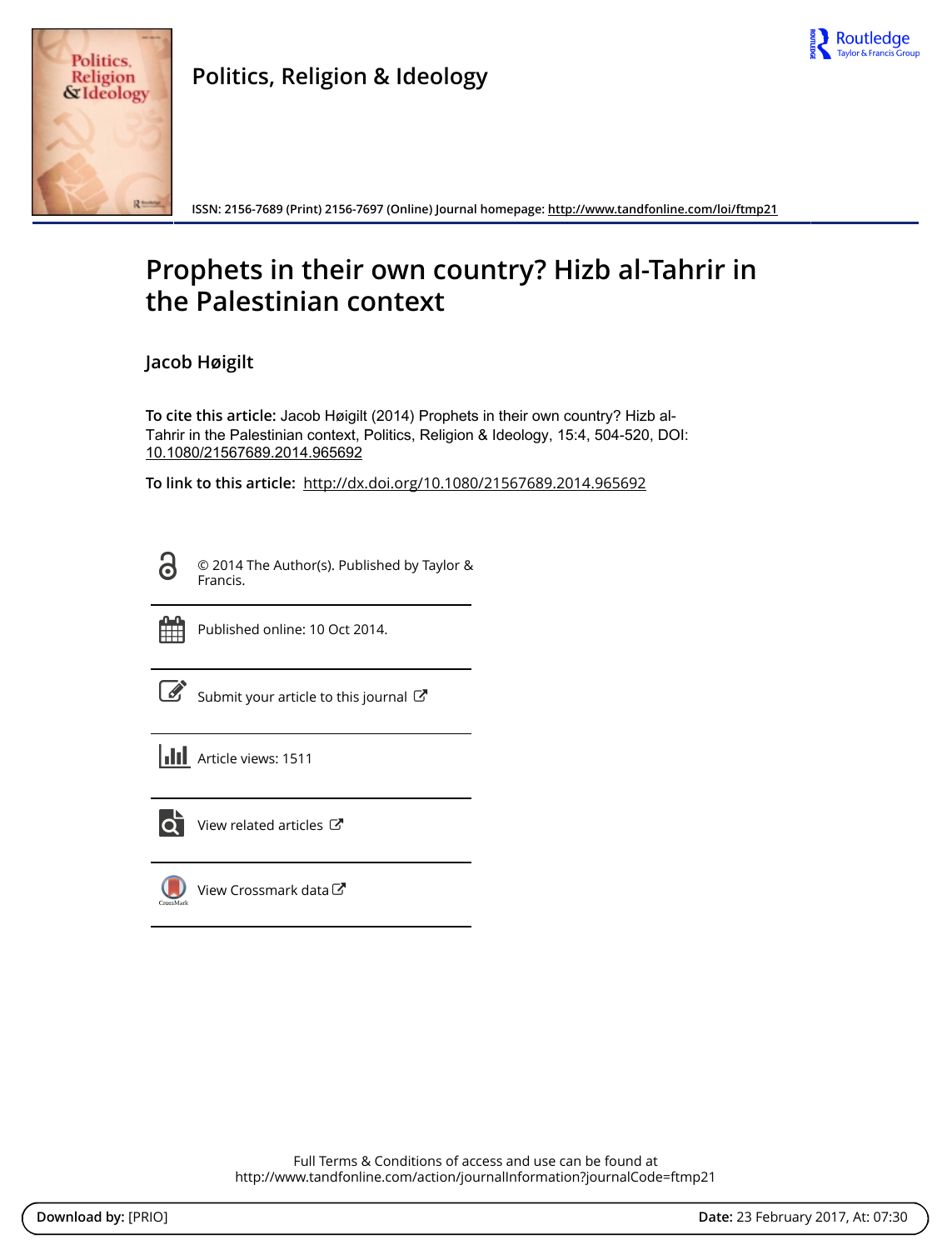## Prophets in their own country? Hizb al-Tahrir in the Palestinian context

### JACOB HØIGILT<sup>∗</sup>

Peace Research Institute Oslo, Norway

ABSTRACT Hizb al-Tahrir (the Liberation Party, henceforth HT) is a unique kind of islamist organization. Compared with the two major islamist movements – Salafism and the Muslim Brothers – it exhibits certain similarities with each one but is clearly different from both. While most research to date has focused on HT in Europe and Central Asia, this article explores the ideology and function of HT in the West Bank, where it was founded in 1953 and where its leadership comes from today. By analysing Ht in the Palestinian context, it becomes apparent how important ideology is for the party, as the Palestine question has no pride of place even in the Palestinian branch of HT. Instead, it is the global aspiration of re-establishing the islamic caliphate that is of paramount importance. This very focus on ideology has led the party into relative obscurity in the Palestinian Islamist landscape, however. The analysis shows that a full understanding of HT must take into consideration the local contexts in which it operates; and that it is untenable on both ideological and practical grounds to lump different islamist movements together in one shared category.

#### Introduction

Hizb al-Tahrir (the Liberation Party, henceforth HT) is in many ways the odd one out among Islamist organizations. It is global in scope and ambition, unlike Muslim Brothers-type organizations, but it is also highly centralized, unlike Salafism, which is a global but very loosely (if at all) structured movement. The rhetoric of HT publications is aggressive, yet the party has never resorted to violent action.<sup>1</sup> Lastly, its main aim is to revive the Islamic caliphate as a kind of pan-Islamic global state, which comes across as a rather eccentric anachronism in an age of nation-states and national Islamist movements in the Muslim world. Still, the party has a following in several parts of the world and has gained attention in countries that are very different from each other, like the United Kingdom (UK), Denmark, Uzbekistan and Malaysia.<sup>2</sup>

<sup>∗</sup>Email: [jachoi@prio.org](mailto:jachoi@prio.org) <sup>1</sup>

For example, Emmanuel Karagiannis and Clark McCauley, 'Hizb Ut-Tahrir Al-Islami: Evaluating the Threat Posed by a Radical Islamic Group That Remains Nonviolent', Terrorism and Political Violence, 18:2 (2006), pp. 315–334, doi:10.1080/09546550600570168. <sup>2</sup>

 $F^2$ For its presence in the United Kingdom, see Houriya Ahmed and Hannah Stuart, Hizb Ut-Tahrir: Ideology and Strategy (London: The Centre for Social Cohesion, 2009), [http://www.socialcohesion.co.uk/](http://www.socialcohesion.co.uk/files/1257159197_1.pdf)files/1257159197\_1.pdf; for Denmark, see Kirstine Sinclair, The Caliphate as Homeland: Hizb Ut-Tahrir in Denmark and Britain (University of

<sup>© 2014</sup> The Author(s). Published by Taylor & Francis.

This is an Open Access article. Non-commercial re-use, distribution, and reproduction in any medium, provided the original work is properly attributed, cited, and is not altered, transformed, or built upon in any way, is permitted. The moral rights of the named author(s) have been asserted.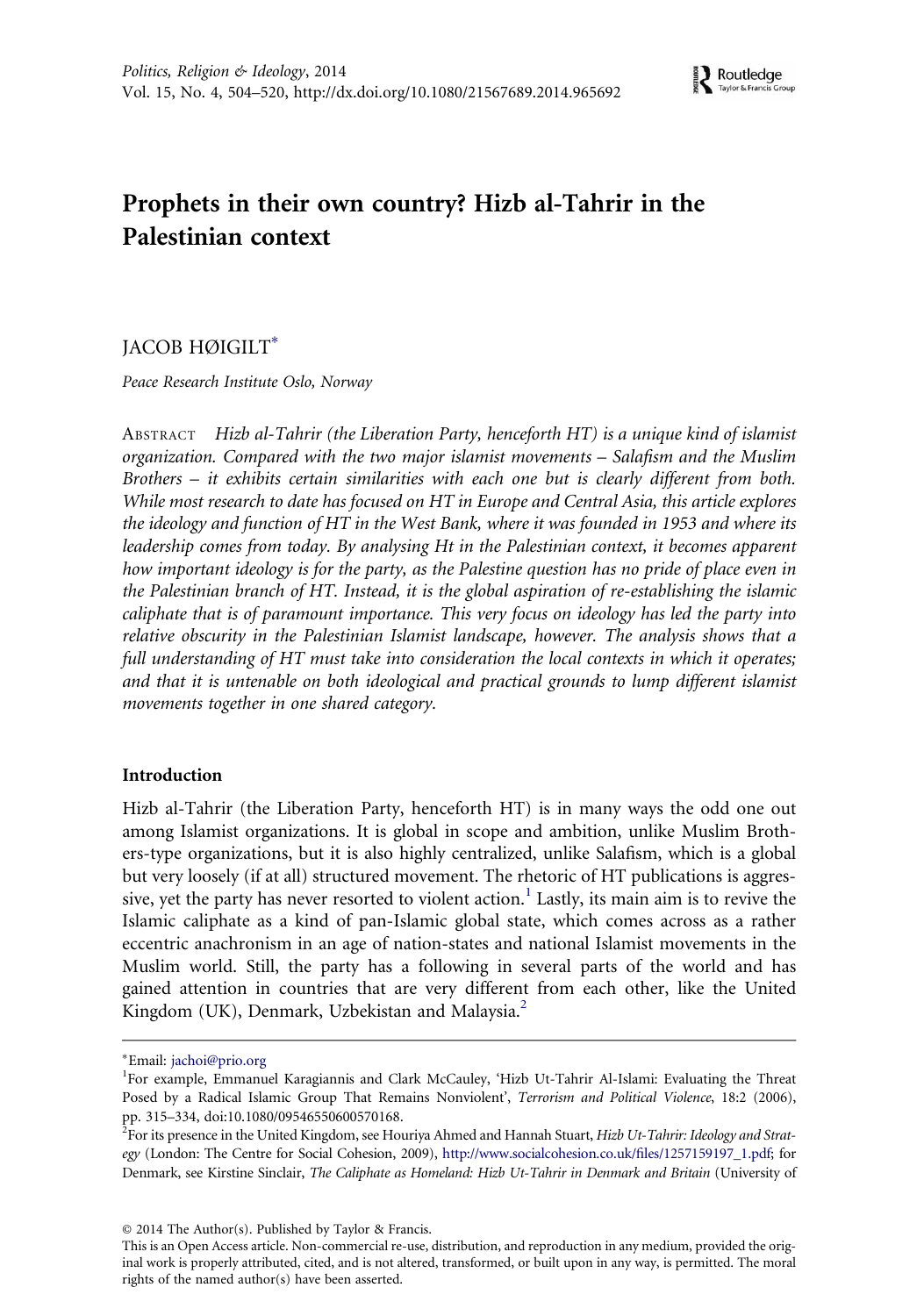However, the party originated in Jerusalem in the 1950s, and its leaders have continued to be Palestinians. The Middle Eastern context is therefore important in order to understand the party, but this dimension of HT has not been given much consideration in current research. To date, no original research in a European language has been published about HT in the Middle East. $3$ 

This article fills that gap by analyzing the nature and function of HT in the Islamist and Palestinian (West Bank) contexts. Specifically, I ask: How does HT's ideology and practice compare with other Islamist movements in the Middle East, specifically the Muslim Brothers and Salafism?<sup>4</sup> What is its role in the contemporary Palestinian context? This approach to the party is designed to complement existing treatments, which, with a few exceptions, view HT first and foremost in terms of a globalized threat against Western security on account of its pan-Islamic nature and ideology.

Ideology is undeniably a central part of HT's nature, but at the same time, we can expect the party's function to be partly determined by the local context, as is the case in other countries where it operates.<sup>5</sup> For example, we would expect the social and political function of HT in the Occupied Palestinian Territories (OPT) to be different from its position in the UK. Palestine is a Muslim-majority society with established Islamist mass movements, an ethnically homogeneous population, and a history as a colonized country. HT in the UK, by contrast, caters mostly to ethnic minorities in a secular society whose state colonized most of the countries that HT's members have their roots in.<sup>6</sup> However, much of the recent literature about HT treats it as a security threat and part of a wave of international, extremist Islamism, thus leaving out the local contexts and therefore a central factor in understanding the nature and function of HT.<sup>7</sup>

By concentrating on the Palestinian branch of HT the article aims to add nuance and depth to the generalized picture painted by existing research on the party. I sketch out how the party's ideology is manifested in its positions on Palestinian political issues and compare HT's ideology and discourse to those of the existing Islamist movements in

Southern Denmark, 2010), http://static.sdu.dk/mediafi[les/0/D/1/%7B0D1B4B59-9755-44EB-887E-90595D8D461D](http://static.sdu.dk/mediafiles/0/D/1/%7B0D1B4B59-9755-44EB-887E-90595D8D461D%7DKirstine%20Sinclair%20ph%20d%20afhandling.pdf) [%7DKirstine%20Sinclair%20ph%20d%20afhandling.pdf;](http://static.sdu.dk/mediafiles/0/D/1/%7B0D1B4B59-9755-44EB-887E-90595D8D461D%7DKirstine%20Sinclair%20ph%20d%20afhandling.pdf) for Uzbekistan, Emmanuel Karagiannis, Political Islam in Central Asia: The Challenge of Hizb Ut-Tahrir (London; New York: Routledge, 2010) is the central reference. For HT in Malaysia, see Mohamed Nawab Mohamed Osman, 'Reviving the Caliphate in Malaysia', Studies in Conflict and Terrorism, 32:7 (2009), pp. 646–663, doi:10.1080/10576100902945527. <sup>3</sup>

 $3$ This author has been able to find only one article that deals with HT in the Middle East (in Egypt and Turkey): Ihsan Yilmaz, 'The Varied Performance of Hizb Ut-Tahrir: Success in Britain and Uzbekistan and Stalemate in Egypt and Turkey', Journal of Muslim Minority Affairs, 30:4 (2010), pp. 501–517, doi:10.1080/ 13602004.2010.533448. However, those parts of the article are not based on original research, and in the case of Egypt most attention is in fact given to the Muslim Brothers instead. Some research in Arabic on HT exists, but this author has so far not been able to acquire these studies: N.A., The Dream of the Caliphate (Amman: al-Mesbar Studies & Research Centre, 2011); Ali Dhiyab al-'Awar, The Islamic Liberation Party in Palestine: Its History, Doctrine, and Relationship with the Palestinian Authority (Self-published, no place given, 2012).

<sup>&</sup>lt;sup>4</sup>For a good comparison of the latter two movements (in the Jordanian context), see Quintan Wiktorowicz, The Management of Islamic Activism: Salafis, the Muslim Brotherhood, and State Power in Jordan (New York: State University of New York Press, 2001).

<sup>&</sup>lt;sup>5</sup>For a comparison of its different roles in the Middle Eastern, Central Asian and European contexts, see Yilmaz, 'The Varied Performance of Hizb Ut-Tahrir'; Karagiannis, Political Islam in Central Asia, pp. 58-73.

<sup>&</sup>lt;sup>6</sup>For an interesting first-hand account, see Ed Husain, The Islamist: Why I Joined Radical Islam in Britain, What I Saw inside and Why I Left (London: Penguin, 2007).

Zeyno Baran, Hizb Ut-Tahrir: Islam's Political Insurgency (Washington, DC: The Nixon Center, 2004), [http://](http://www.cftni.com/Monographs/HizbutahrirIslamsPoliticalInsurgency.pdf) [www.cftni.com/Monographs/HizbutahrirIslamsPoliticalInsurgency.pdf](http://www.cftni.com/Monographs/HizbutahrirIslamsPoliticalInsurgency.pdf); Ahmed and Stuart, Hizb Ut-Tahrir: Ideology and Strategy; Ahmed Rashid, Jihad: The Rise of Militant Islam in Central Asia (New York: Penguin Books, 2003), pp. 115–137.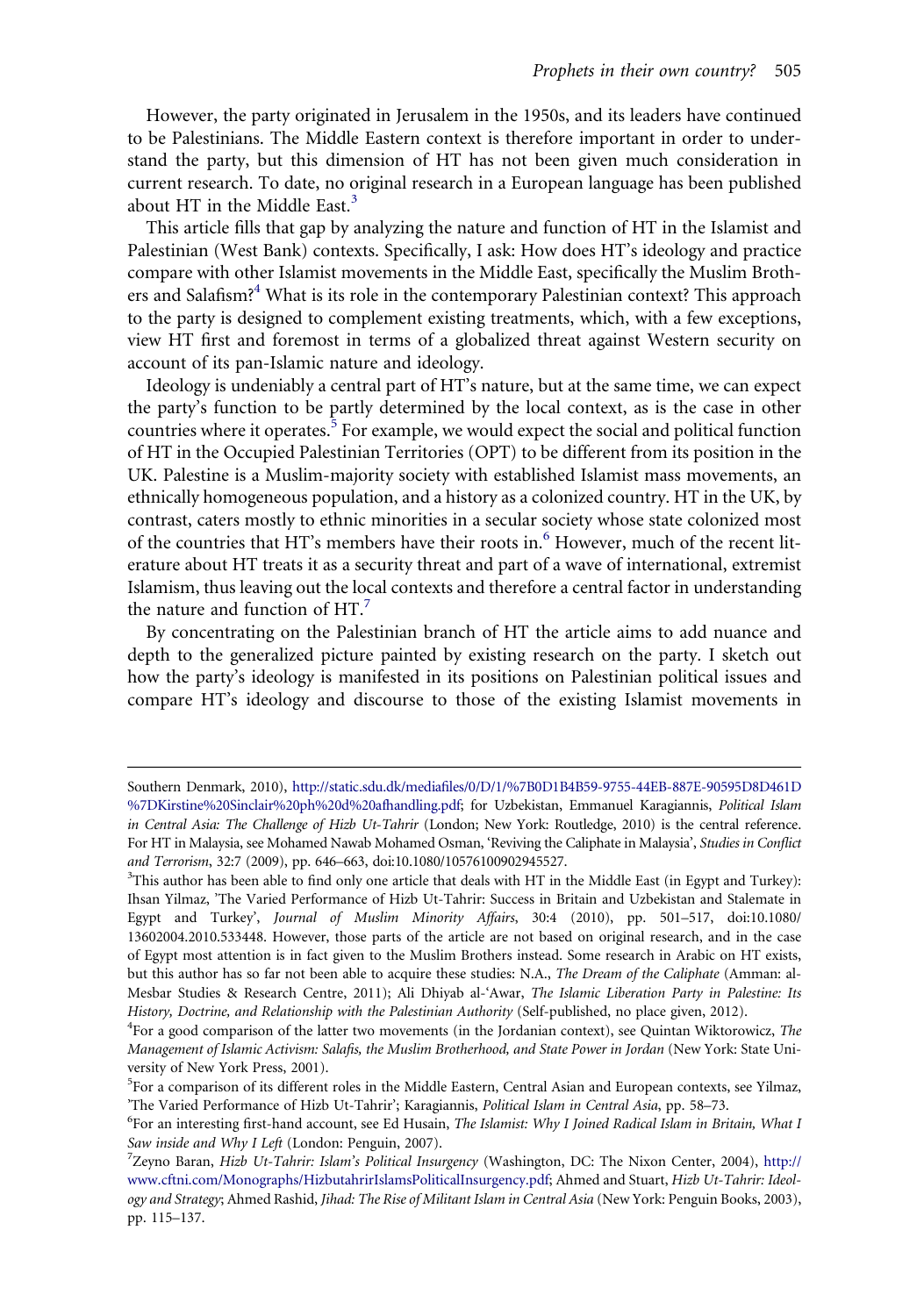OPT, Hamas and Salafi non-violent and violent groups. By doing so, the article provides an ideological comparison between groups that are too often lumped together as 'Islamist'.

The main part of the source material comprises original HT writings in Arabic and English from the party's website and paper publication al-Wa'iy (Consciousness). The Palestinian Center for Media, Research and Development in Hebron<sup>8</sup> kindly provided me with a rich archive of local HT publications dating from the 1980s until today. While consulting older primary sources to check for consistency, the article relies on sources from 2007 to 2012. There are two reasons for restricting the timeframe. First, HT in Palestine and elsewhere produces a large amount of material every month, and a selection has to be made. Second, I chose 2007 as the starting point because this was the year when Hamas and Fatah split, leaving Hamas in control of Gaza and Fatah in control of the West Bank. The assumption was that this event would make it likely that HT commented on both actors quite extensively, which proved to be correct. I also visited the West Bank repeatedly between 2011 and 2013 in connection with two research projects on political activism in Palestine that include HT as an object of research.<sup>9</sup> HT's presence in Gaza is negligible. Even so, I tried to gain access to Gaza, but was denied entry by the Hamas government, and so this study is restricted to the West Bank.

A major difficulty during fieldwork in the West Bank was that Palestinian HT representatives are unwilling to speak with foreign non-Muslims. As far as I know the only non-Muslim foreigners who have been able to interview the party's media spokesman are a researcher from the International Crisis Group and a journalist from *The Economist*, and the apparent reason was that the spokesman wished to complain about ill-treatment by the Palestinian National Authority (PNA) to an international audience.<sup>10</sup> My own attempts at approaching HT's media representative in Hebron through Palestinian go-betweens were not successful. It is difficult to explain this unwillingness on the part of HT officials, as there seems to be no uniform system of relating to researchers and journalists. For example, Sinclair notes that approaching HT officials in Denmark (her home country) was easy, while it was very difficult in the UK.<sup>11</sup> The fact that I am not a Palestinian may have had something to do with the impossibility of getting access; it may also be that Palestinian HT officials are less interested in talking to non-Muslims than their colleagues in European countries. However that may be, in the end I had to rely on interviews with Palestinian political activists and analysts, Islamist and secular. These interviews produced a mixed picture. Observers with an affiliation to Hamas were likely to dismiss the party as an inconsequential political player. Civil society actors and secular politicians, on the other hand, claimed that HT had a significant presence, but not much political clout. All observers were unequivocally hostile to the organization. A regrettable weakness resulting from the reliance on interviews with observers of HT is that I was unable to get responses from HT officials to criticism directed at the party. The comments from other actors were valuable in order to assess how HT is perceived by other Palestinians actors. However, they are not by themselves trustworthy as statements of HT practices and points of view on current Palestinian affairs. To some extent, the resulting bias is made up for by the copious presence of statements and videos posted by HT officials on their website and YouTube, but it remains a methodological weakness I was unable to completely

<sup>&</sup>lt;sup>8</sup>[http://www.ipyl.org/activities/community-media-center.](http://www.ipyl.org/activities/community-media-center)<br><sup>9</sup>'Peligion, Territory and Violence: Exploring Emerging P

<sup>&</sup>lt;sup>9</sup>'Religion, Territory and Violence: Exploring Emerging Religious-Political Groups in Israel and Palestine', funded by the Norwegian Peacebuilding Resource Centre (ended 2012); 'The New Middle East: Emerging Political and Ideological Trends', funded by the Norwegian Ministry of Foreign Affairs (ongoing).<br><sup>10</sup>Personal communication with Andreas Indregard, International Crisis Group analyst, Jerusalem, 29 November

<sup>2010.</sup>

<sup>&</sup>lt;sup>11</sup>Sinclair, 'The Caliphate as Homeland', 57-58.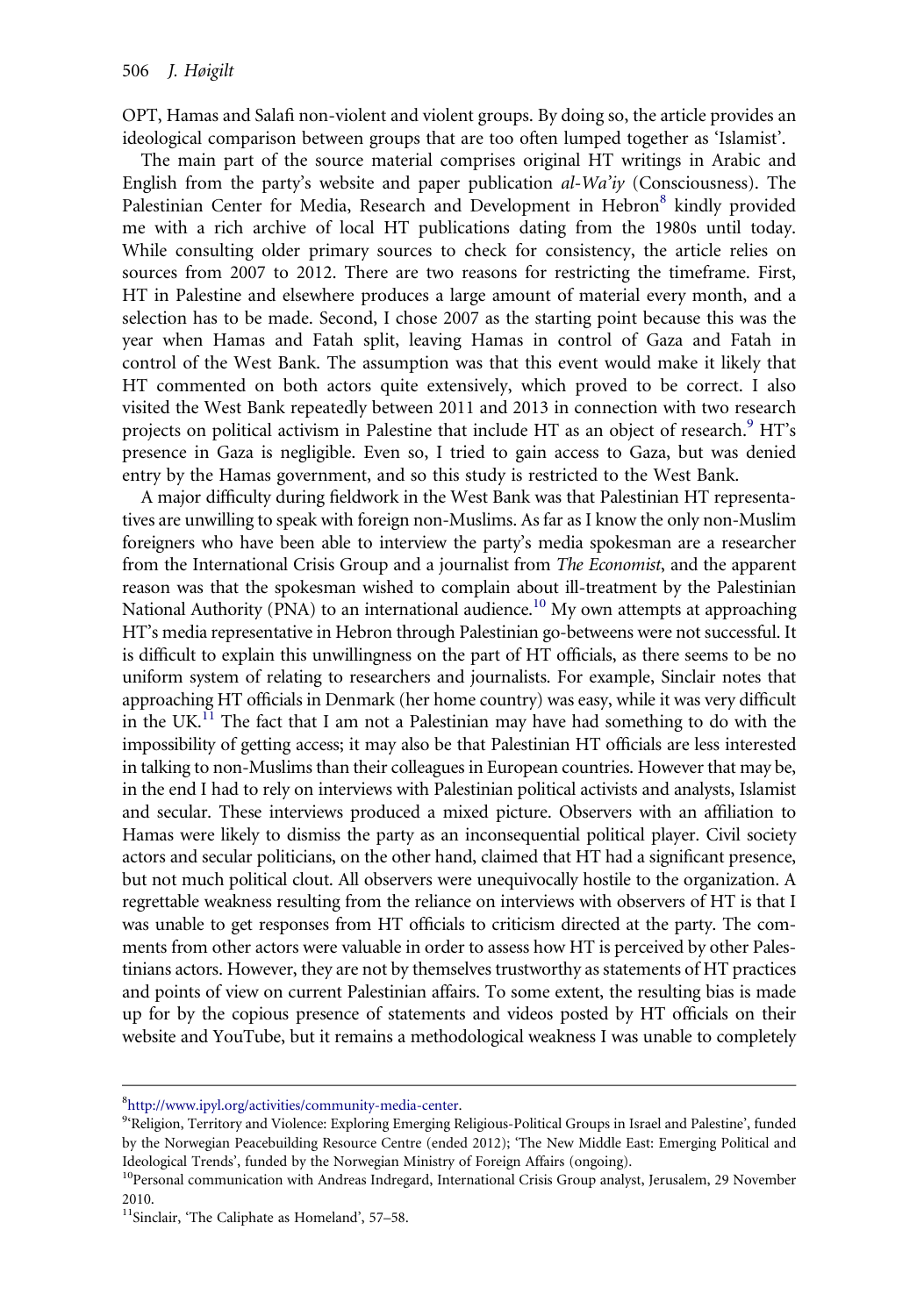compensate for. In addition to the primary sources, I have harvested news relating to the Palestinian HT from Palestinian news sources in Arabic and English.

#### Background

Hizb al-Tahrir was established by a Palestinian from Haifa, Taqi al-Din al-Nabhani, in Jerusalem in  $1953$ <sup>12</sup> From the outset, its aim was to liberate the whole Muslim world from what it terms 'colonialist' influence and re-establish the Islamic caliphate. The caliphate is to be governed according to HT's interpretation of Islamic rules and precepts. Today, HT is present in a great number of countries all over the world and is actively seeking to convert Muslims to its cause. Its leadership remains Palestinian, and during the last 10 years, HT has made its presence felt ever more strongly in the West Bank.<sup>13</sup>

Despite its long history as an Islamist movement and its roots in Palestinian society, there is a near complete absence of studies of HT in the OPT. The focus in studies of Islamism during the last 20 years or so has been on the big, political mass movements in the Middle East, such as the Muslim Brothers in Egypt and the Khomeinist movement in Iran, and on militant, violent groups like al-Gama'a al-Islamiyya in Egypt and al-Qa'ida on a global level.<sup>14</sup> More recently, attention has also been directed to Salafism in various parts of the world, a movement that emphasizes literal interpretations of the Islamic scriptures, avoided engaging in politics until 2011 (with certain exceptions, notably Kuwait), and is characterized by extreme social conservatism and hostility to other Islamic and non-Islamic belief systems.<sup>15</sup>

HT stands out as a unique hybrid between the political Islamist mass movements and the largely a-political Salafi movement. Its explicit, political aims and efforts to mobilize large sections of society are reminiscent of mass movements like the Muslim Brothers. On the other hand, its social conservatism and theological outlook are more akin to Salafism. Consequently, knowledge about it is crucial to understanding Islamism better. This applies especially to the Palestinian context, where HT seems to have grown during the last 10 years at the same time as the dominant Islamist force, Hamas, has been suppressed in the West Bank by the Fatah-dominated Palestinian Authority (PA).

HT has until recently been dismissed as a political player in Palestinian politics and the Israeli-Palestinian conflict.<sup>16</sup> However, during the last few years the organization has not

Global Salafism: Islam's New Religious Movement (London: Hurst & Company, 2009), pp. 221–244.

 $12$ David Commins, "Taqi Al-Din Al-Nabhani And the Islamic Liberation Party," The Muslim World 81, no. 3–4 (October 1, 1991): 194–211.<br><sup>13</sup>See, for example, Ma'an, 'Hizb Ut-Tahrir Rallies across West Bank', *Ma'an News Agency*, 24 July 2010, [http://](http://www.maannews.net/eng/ViewDetails.aspx?ID=301924)

[www.maannews.net/eng/ViewDetails.aspx?ID=301924;](http://www.maannews.net/eng/ViewDetails.aspx?ID=301924) Omran al-Risheq, 'Palestinian Hizb Al-Tahrir Flourishes Where Hope Withers', Arab Reform Bulletin, July 2008, [http://www.carnegieendowment.org/arb/?fa=show&](http://www.carnegieendowment.org/arb/?fa=show&article=20462) [article=20462](http://www.carnegieendowment.org/arb/?fa=show&article=20462).<br><sup>14</sup>Richard P. Mitchell, *The Society of the Muslim Brothers* (New York: Oxford University Press, 1993); Brynjar Lia,

The Society of the Muslim Brothers in Egypt: The Rise of an Islamic Mass Movement 1928-1942 (Reading: Ithaca Press, c1998); Ervand Abrahamian, Khomeinism: Essays on the Islamic Republic (Berkeley: University of California Press, 1993); Gilles Kepel, The Prophet and Pharaoh: Muslim Extremism in Egypt / Gilles Kepel ; Translated by Jon Rothschild (London: Al Saqi Books: Distributed by Zed Books, 1985).<br><sup>15</sup>Roel Meijer, *Global Salafism: Islam?s New Religious Movement* (London: Hurst & Company, 2009); Henri Lau-

zière, 'The Construction of Salafiyya: Reconsidering Salafism from the Perspective of Conceptual History', International Journal of Middle East Studies, 42:3 (2010), pp. 369–389, doi:10.1017/S0020743810000401; Jacob Høigilt and Frida Nome, 'Egyptian Salafism in Revolution', Journal of Islamic Studies, 25:1 (2014), pp. 33–54, doi:10.1093/ jis/ett056; Stéphane Lacroix, Sheikhs and Politicians: Inside the New Egyptian Salafism (Brookings Institution, June 2012), [http://www.brookings.edu/research/papers/2012/06/07-egyptian-sala](http://www.brookings.edu/research/papers/2012/06/07-egyptian-salafism-lacroix)fism-lacroix; Bjørn Olav Utvik, 'The Ikhwanization of the Salafis: Piety in the Politics of Egypt and Kuwait', Middle East Critique, 23:1 (2014), pp. 5–27, doi:10.1080/19436149.2014.896597.<br><sup>16</sup>Khaled Hroub, 'Salafi Formations in Palestine: The Limits of a de-Palestinised Milieu', in Roel Meijer (ed.)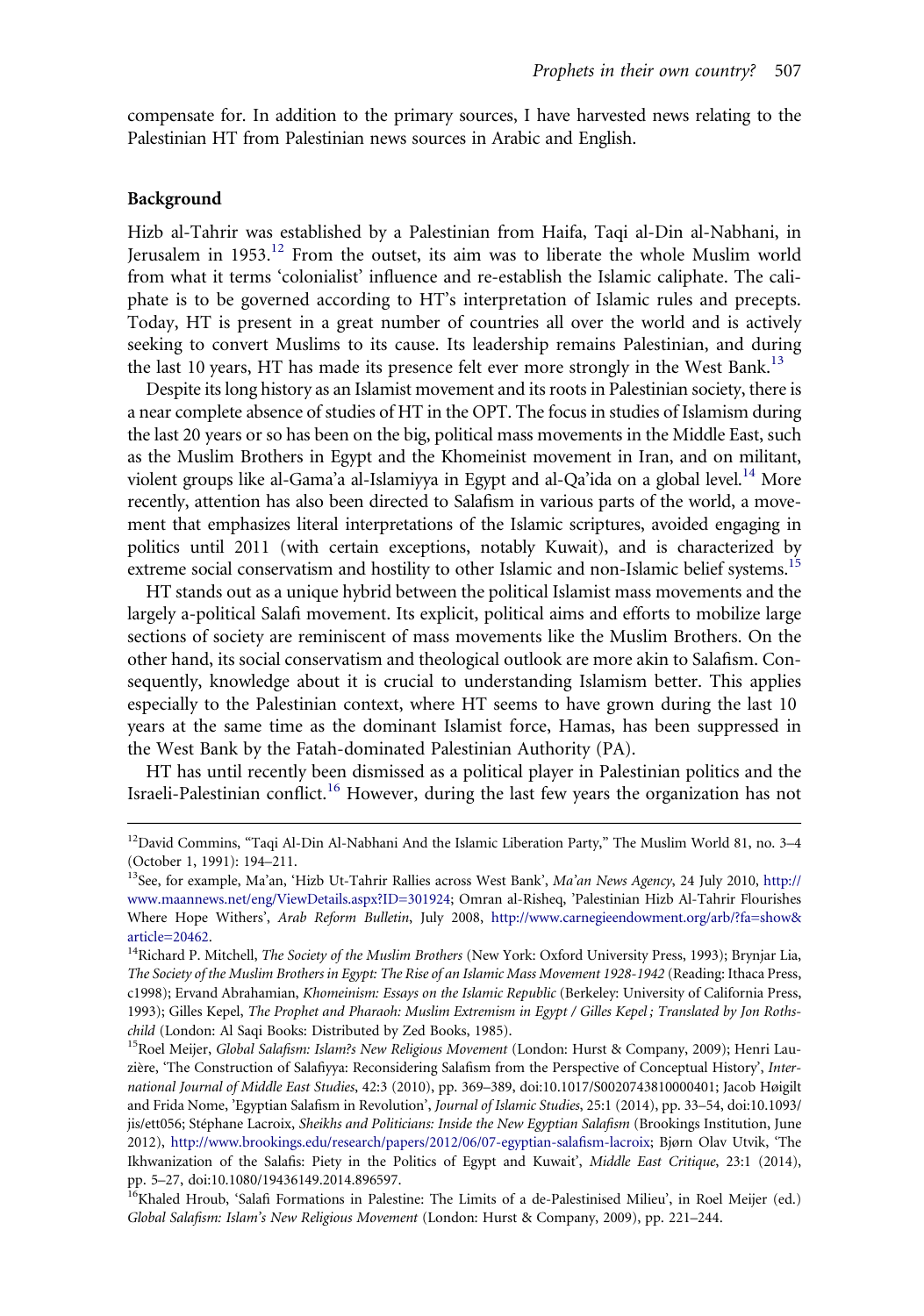only become more visible in the public sphere; it has also shown that it is able to mobilize thousands of demonstrators. This development started in 2000 and has been particularly visible since the PNA started to dismantle Hamas in the West Bank following the coup in Gaza. In 2007, HT reportedly gathered about 10,000 people in Ramallah in a public commemoration of the fall of the caliphate.<sup>17</sup> While it has traditionally had a power base in the conservative city of Hebron, it also has a presence in many other parts of the West Bank, like Jerusalem (where it has some influence on the waqf administration), the Bethlehem area, Qalqiliya, Jenin and Tulkarm.<sup>18</sup>

Along with its rising popularity, HT has also become more controversial. In July 2010, the PA arrested a number of HT supporters going to the organization's annual commemoration of the fall of the caliphate (HT officials claimed that 'thousands' were arrested, but this claim does not correspond well to the PA's practice at other times: at a similar rally in 2013, four persons were detained).<sup>19</sup> The beginning of 2011 was also marked by arrests of scores of HT members and the PA's head of security, emphasizing that HT is an illegal organization in the West Bank.<sup>20</sup>

#### The History and Ideology of HT: Basic Features

HT identifies itself strictly as an Islamic political party, not a social movement, and its one main aim is to revive the caliphate (abolished by Atatürk in 1924) as a replacement for today's nation-states. This super-state will then ensure that an Islamic way of life is implemented, and it will defend the Muslim nation (umma) against its enemies.

HT's ideology has remained stable from the beginning, and a good guide to its ideology and strategy is al-Nabhani's own writings. These show a blend of literalism and modernism in their approach to the Qur'an, Sunna and early Islamic history.

Nabhani cultivated an image of rational, logical argumentation, and stated that the gates of ijtihad (personal religious judgement) were open – a distinctly modernist position at the time. He also cultivated a rationalist image, in that he argued that faith in God could be arrived at logically.<sup>21</sup> However, in practice, reason is subordinated to revelation, as is the case in Salafism: Nabhani stated that it is'forbidden to seek explanations or legal occasions for rules concerning acts of worship, food and drink, clothing and morals'.<sup>22</sup> This blend of literal readings of the holy texts in Islam and a modern religio-political outlook makes for a unique political ideology.

Nabhani wrote a detailed constitution for a future Islamic state in 1953, including everything from the political system to educational and foreign policies.<sup>23</sup> The caliphate as a

<sup>&</sup>lt;sup>17</sup>al-Risheq, 'Palestinian Hizb Al-Tahrir Flourishes Where Hope Withers'.<br><sup>18</sup>According to the author's interviews with a secular youth activist in Hebron, 19 March 2013; a Hamas member and journalist in Qalqiliya, Nablus on 24 November 2010; and an Islamist academic in Nablus on 24 November 2010 (names withheld to protect anonymity).

<sup>&</sup>lt;sup>19</sup>Ma'an news agency, 'Hizb Ut-Tahrir: PA Arrests Thousands', News, Maannews.net, 17 July 2010, [http://www.](http://www.maannews.net/eng/ViewDetails.aspx?ID=300222) [maannews.net/eng/ViewDetails.aspx?ID=300222;](http://www.maannews.net/eng/ViewDetails.aspx?ID=300222) 'Palestinian Authority Clamps down on Islamists Funded by Gulf States', [http://www.worldtribune.com/2013/05/16/palestinian-authority-clamps-down-on-islamists-funded](http://www.worldtribune.com/2013/05/16/palestinian-authority-clamps-down-on-islamists-funded-by-gulf-states/)[by-gulf-states/](http://www.worldtribune.com/2013/05/16/palestinian-authority-clamps-down-on-islamists-funded-by-gulf-states/) [Accessed 15 January 2014].<br><sup>20</sup>Walid 'Awad, 'Al-Damiri to Al-Quds Al-Arabi: Hizb Al-Tahrir Has Been Officially Informed by the Authorities

That It Is Prohibited from Any Activism as Long as It Does Not Work within the Palestinian Pluralist Political System', Al-Quds Al-Arabi, 2 January 2011, [http://www.alquds.co.uk/index.asp?fname=today%5C02qpt92.htm&](http://www.alquds.co.uk/index.asp?fname=today%5C02qpt92.htm&arc=data%5C2011%5C01%5C01-02%5C02qpt92.htm) [arc=data%5C2011%5C01%5C01-02%5C02qpt92.htm](http://www.alquds.co.uk/index.asp?fname=today%5C02qpt92.htm&arc=data%5C2011%5C01%5C01-02%5C02qpt92.htm) (In Arabic). 21Taqi al-Din al-Nabhani, The System of Islam (Hizb al-Tahrir, 2001), pp. 6–7, [http://www.hizb-ut-tahrir.org/PDF/](http://www.hizb-ut-tahrir.org/PDF/AR/ar_books_pdf/Nitham221112.pdf)

[AR/ar\\_books\\_pdf/Nitham221112.pdf](http://www.hizb-ut-tahrir.org/PDF/AR/ar_books_pdf/Nitham221112.pdf) (in Arabic).<br><sup>22</sup>Suha Taji-Farouki, *A Fundamental Quest: Hizb Al-Tahrir and the Search for the Islamic Caliphate* (London: Grey

Seal Books, 1996), p. 62.

<sup>23</sup>Ibid., p. 64.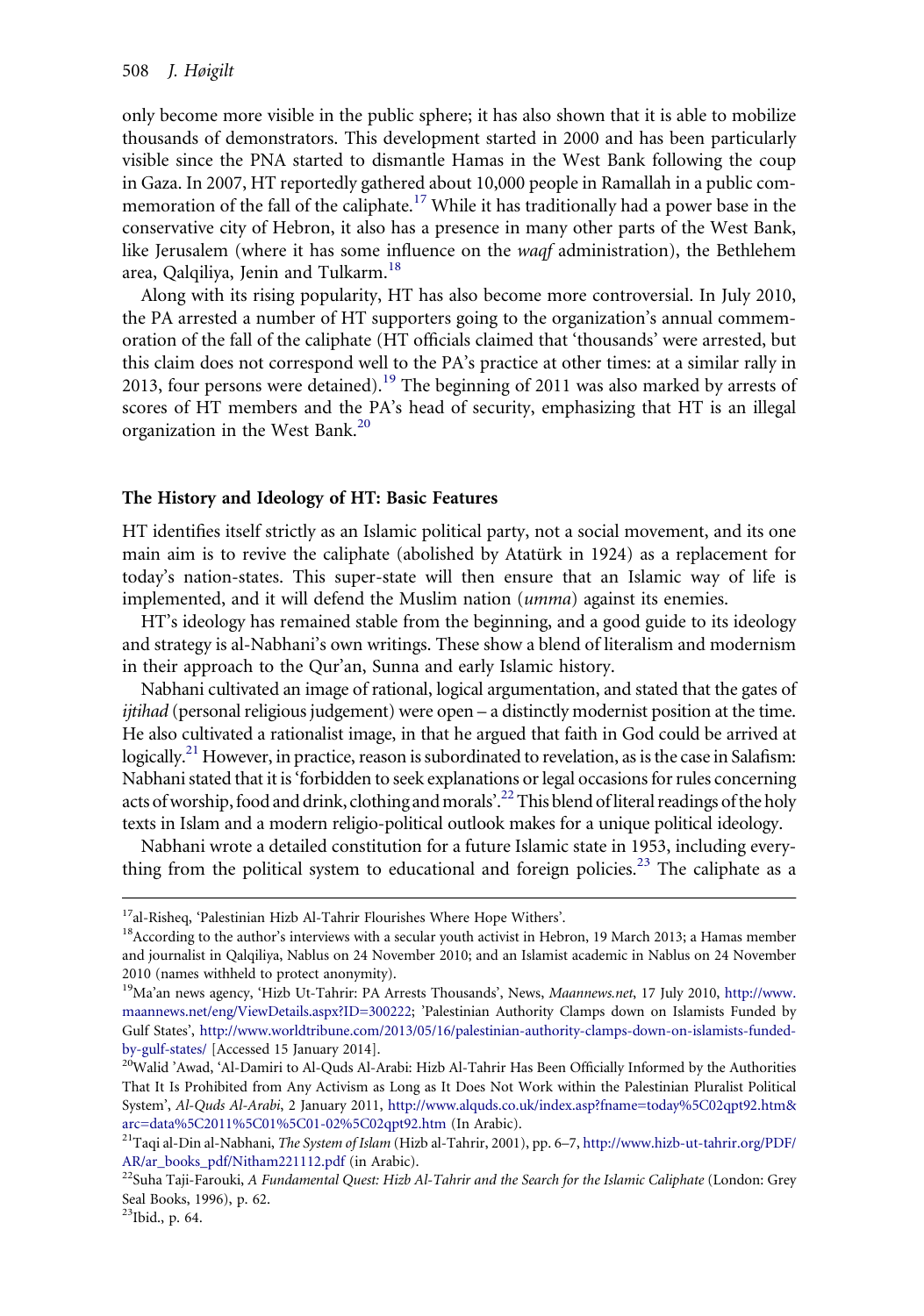detailed system of government is the main feature of HT's ideology and its rehabilitation is its central aim. The political system of the revived caliphate is a blend of modern political practices and models taken from Islamic history and theory; as Emmanuel Karagiannis has shown, the political organization of HT bears a certain resemblance to that of Leninism.<sup>24</sup> Nabhani envisaged a legislating and executive caliph who was to be elected directly by the umma from among candidates proposed by an umma council, whose members should also be elected. He encouraged the formation of political parties that would engage in debate with the state on behalf of its subjects and call the caliph to account for his actions.<sup>25</sup> As for the notion of democracy, Nabhani rejected it as a Western, non-Islamic concept, and his caliphal state does not grant the subjects much power. His position has been described as reflecting 'a way station between the two distinct camps of Islamic reformism and Islamic radicalism'. 26

As for the strategy to revive the caliphate, this is also informed both by modern and early Islamic precedents. Al-Nabhani envisioned a vanguard of highly conscious individuals who would form cells in various countries. The members of these cells would educate people about the correct Islamic way of life and system of government. One important strategic device was to alert people to the shortcomings of their government in providing services and welfare, so HT members were encouraged to criticize the policies of their governments continuously and direct attention to how an Islamic government would improve matters. When the ground was prepared, interaction with society would follow, designed to mobilize for change. Once a solid majority of society had been won over to HT's camp, a bloodless revolution would occur and a nucleus caliphate would be established; al-Nabhani eschewed violent activism and advocated an intellectual revolution. In working out this strategy, al-Nabhani claimed to follow the prophet Muhammad's strategy in Mecca and Medina to the letter, citing the prophet's 'strategic' departure from Mecca and consolidation in Medina. At the same time, his strategic approach (but not the ideology!) resembled that of the radical nationalist Ba'th party, which was popular at the time in Syria and Iraq and with which he was well acquainted.<sup>27</sup> al-Nabhani's focus on revolutionary change based on a spiritual transformation closely resembled the secular idea of alinqilab (revolution) in the thought of Michel 'Aflaq.<sup>28</sup> Likewise, the Ba'th party's radical pan-Arabism was echoed in al-Nabhani's pan-Islamism.

In al-Nabhani's view the program to re-establish the caliphate was perfectly realistic, since the Qur'an and the biography of the prophet Muhammad provided concrete recipes of how to go about the task. There was no risk of failure if activists only followed a list of prescribed steps based on Muhammad's example.<sup>29</sup>

HT has shown remarkable consistency with regard to its main aims and way of thinking, as can be illustrated by leafing through any of its recent publications. An issue of HT's magazine al-Wa'iy, published in July 2008, is a good illustration.<sup>30</sup> The issue opens with an editorial by the current amir (leader) of HT, Ata Abu Rashta, addressed to the rulers of Muslim countries around the world. He urges them to take God's commands seriously and aid HT in its work toward establishing the caliphate anew. Abu Rashta assures the

<sup>&</sup>lt;sup>24</sup>Karagiannis, *Political Islam in Central Asia*, pp. 48–50.<br><sup>25</sup>Taji-Farouki, *Fundamental Quest*, pp. 68–69.<br><sup>26</sup>Ibid., p. 71.

<sup>27</sup>Ibid., pp. 3 and 88.

<sup>&</sup>lt;sup>28</sup>Nabil M. Kaylani, 'The Rise of the Syrian Ba'th, 1940–1958: Political Success, Party Failure', International Journal

of Middle East Studies, 3:1 (1972), pp. 5–6.<br><sup>29</sup>Taqi al-Din al-Nabhani, *The Islamic State* (Hizb al-Tahrir, 1998), pp. 235–239, [http://www.hizb-ut-tahrir.org/](http://www.hizb-ut-tahrir.org/PDF/EN/en_books_pdf/05_The_Islamic_State.pdf) [PDF/EN/en\\_books\\_pdf/05\\_The\\_Islamic\\_State.pdf;](http://www.hizb-ut-tahrir.org/PDF/EN/en_books_pdf/05_The_Islamic_State.pdf) al-Nabhani, The System of Islam, p. 59. <sup>30</sup>Hizb al-Tahrir, Al-Wa'iy, 22:258–259 (Hizb al-Tahrir, 2008).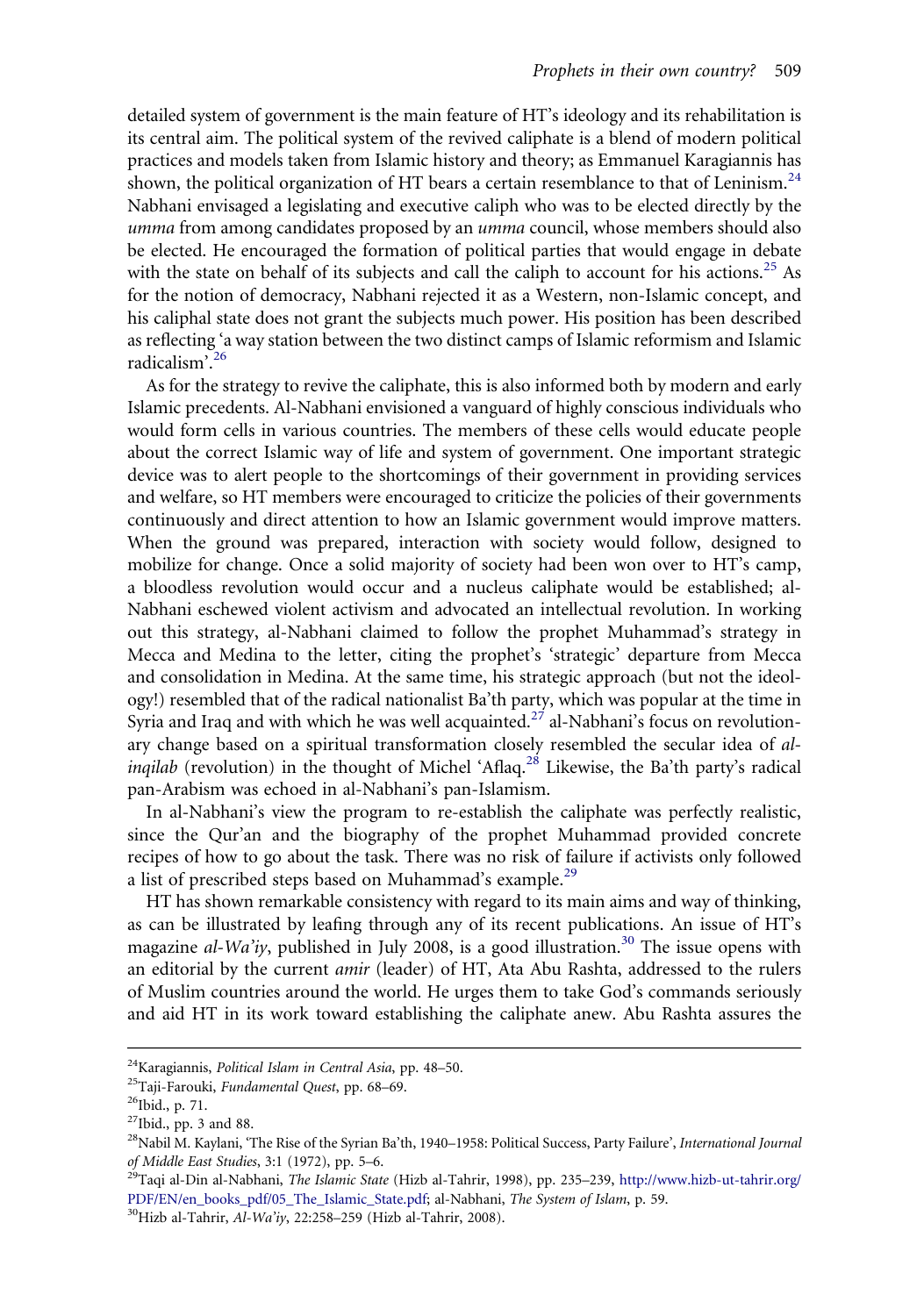readers that HT's aim is not to assume the reins of power, like some people think, but to revive the Islamic way of life by establishing the caliphate. According to him, this is a completely realistic project, and he lists four reasons why: The Qur'an says it will happen, trusted hadith concur, the umma is alive and kicking (lit. 'hayya fa'ila') and lastly HT is the well-prepared agent of this project.

The editorial illustrates clearly HT's pretensions to a global Islamic outreach, as it addresses leaders from countries from Morocco to East Timor. It also displays a characteristic rationalist image and simplistic way of arguing. Abu Rashta systematically lists the supposed irrefutable evidence for his claim that the re-establishment of the caliphate is a realistic project. He then bolsters his case by asserting that the West, always the principal enemy, cannot thwart this project. His evidence for this claim is that Western countries have not been able to control guerrilla movements in Iraq and Afghanistan. This argument quite nonchalantly ignores the significant difference between the project of creating a gigantic, pan-Islamic state and the limited activity of resisting foreign occupation.

As for the tendency to transpose the prophet Muhammad's political strategies and tactics to the present, it is well illustrated by an article about the concept of *nusra* (lit. aid, assistance) in the same issue of  $al-Wa'iy$ . Nusra – which is the term used for the prophet Muhammad's request for help from the Arab tribes to protect the Muslims and propagate of Islam – has acquired a prominent place in HT's strategic thinking. In this article, the author employs the Qur'an and hadith sources to identify not only the best way of seeking help from potential allies, but even the correct timing for doing so (namely, when Muslims lose their protection). According to the author's reasoning, the tribal heads Muhammad sought help from are equivalent to today's heads of state, and at the end, there is a call for *nusra* addressed to the officers and soldiers of 'Muslim armies'.<sup>31</sup> In short, recent publications from HT fit rather seamlessly with al-Nabhani's original ideas.

I turn now to its place on the map of Islamist organizations before I examine in some detail its political function in the current Palestinian context.

#### HT in the Islamist Landscape

HT is variously described as a 'fundamentalist', 'extremist' organization, being associated with (Jihadi) Salafism and accused of constituting a 'conveyor belt' for Islamic terrorism.<sup>32</sup> In contrast, it is sometimes associated with very different Islamist currents of the Muslim Brothers type.<sup>33</sup> Neither characterization hits the mark, because HT is very much a *sui* generis Islamist organization with its own, distinctive history, ideology and doctrines. In this section I will compare HT's ideology with that of Salafism and the Muslim Brothers to show where they converge and where they part.

At first glance, Hizb al-Tahrir would perhaps seem to be one among many Salafi directions in the modern world. Some of the characteristic traits of Salafism as it is practiced today in many parts of the Muslim world (and Europe) certainly seem to fit the ideology and discourse of HT. It should be noted at the outset that there is more than one definition and genealogy of Salafism in the scholarly literature.<sup>34</sup> In this article I refer to Salafism in a

<sup>&</sup>lt;sup>31</sup>Ibid., 22:36–51.<br><sup>32</sup>Ahmed and Stuart, *Hizb Ut-Tahrir: Ideology and Strategy*, pp. 45–46; Baran, *Hizb Ut-Tahrir: Islam's Political* Insurgency; Yilmaz, 'The Varied Performance of Hizb Ut-Tahrir'. For a critical survey of previous research, see also Noman Hanif, 'Hizb Ut Tahrir: Islam's Ideological Vanguard', British Journal of Middle Eastern Studies, 39:2 (2012), pp. 201–225, doi:10.1080/13530194.2012.711037.<br><sup>33</sup>Husain, *The Islamist*.<br><sup>34</sup>For an excellent critical examination of the term Salafi, see Lauzière, 'The Construction of Salafiyya'.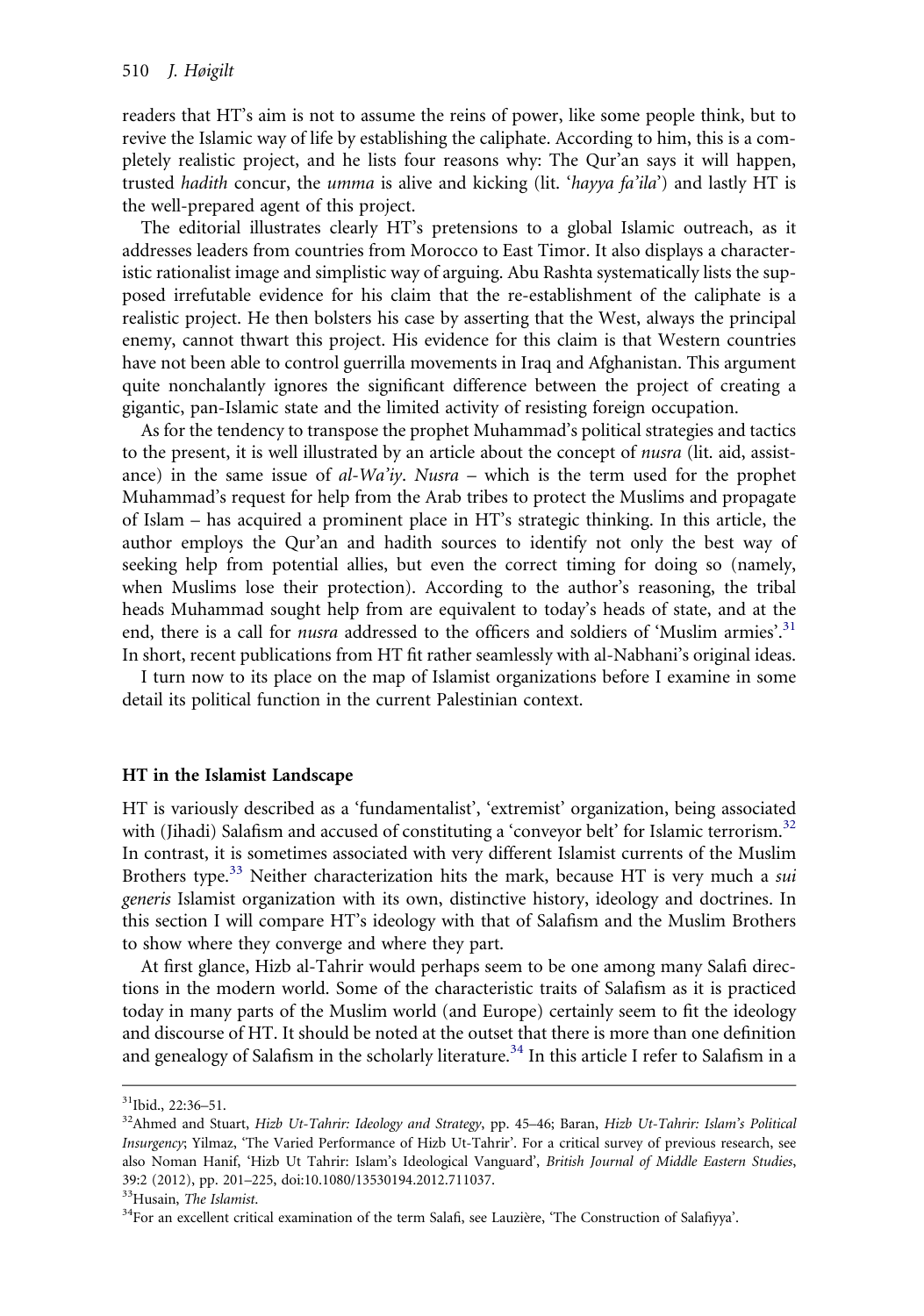restricted sense, as a distinct and highly visible trend among Islamic movements, or, in Laurent Bonnefoy's formulation, as: 'religious movements that are otherwise labelled "fundamentalist" or "extremist", and whose connection with a project of reform and modernisation is not immediately apparent'.<sup>35</sup> Seen in this way, theology is the main feature of Salafism, and tawhid, the doctrine of God's absolute oneness, is the main feature of Salafi theology. Besides this doctrine, there are five specific theological views that are central to Salafism: A return to the authentic practices and beliefs of the first generation of Muslims (al-salaf al-salih); fighting unbelief actively; the belief in the Qur'an and Sunna as the only valid sources of religious authority; ridding Islam of heretical inventions (bida', sing. bid'a) like mysticism and saint traditions; and a belief that specific answers to all conceivable questions are found in the Qur'an and Sunna.<sup>36</sup> Salafis eschew *madhhabism* – adherence to one of the four Islamic schools of law – the mainstream system of religious law in Islam which they think has diluted the religion rather than strengthening it. For Salafis, faith must be lived in order to be real, so it is central to perform the religious duties and to emulate the prophet Muhammad and his companions as closely as possible. Their theological approach is simple, systematized, and clearly distinct from that of other Islamist currents, as demonstrated by the summary of the prominent Egyptian Salafi shaykh Mustafa Hilmi: (1) Shar', God's law as stated in the Qur'an and Sunna, is put above 'aql, rational thought; (2) Salafism accepts no speculative theology – the holy texts are clear and should be interpreted literally; (3) any argument should be proved exclusively by recourse to the Qur'an.<sup>37</sup>

The discourse and ideology of HT agree with many of the abovementioned characteristics of Salafism. HT is concerned with rooting out unbelief and reinstating the one, true Islamic society that worships the one, true God. In going about this, it relies on the prophet Muhammad's words and deeds in a quite literal sense, although transposed to present-day realities. HT publications use much space denouncing the un-Islamic innovations of democracy, and al-Nabhani clearly subjugated reason to revelation (shar' over 'aql).

On the background of such similarities, it is understandable that HT is sometimes identified as a Salafi organization. However, there are quite important differences that make such an association untenable. To begin with, HT and Salafism have different trajectories and antecedents. While HT emerged in the 1950s in a post-colonial context, Salafis trace their theological and activist lineage back to the fourteenth-century jurist Ibn Taymiyya and (at least for Wahhabis) the eighteenth-century Saudi-Arabian preacher Muhammad Abd al-Wahhab.<sup>38</sup> Second, Salafism is not a tight-knit movement by any standards; it is a rather unconnected conglomeration of informal communities all over the world that share a common theological framework and that mutually recognize each other on account of a shared approach to theological thought and religious practice.<sup>39</sup> Salafis

<sup>&</sup>lt;sup>35</sup>Laurent Bonnefoy, Salafism in Yemen: Transnational and Religious Identity (London: Hurst, 2011), p. 43. Less restrictively, other scholars include Islamic modernists like Muhammad Abduh and centrist ulama like Yusuf al-Qaradawi in their definition. It is unlikely that persons so termed would object, as association with the pious forefathers (al-salaf al-salih) has obvious positive connotations among Muslims. See Roxanne Leslie Euben and Muhammad Qasim Zaman, Princeton Readings in Islamist Thought: Texts and Contexts from Al-Banna to Bin Laden (Princeton, NJ: Princeton University Press, 2009), pp. 19–23.<br><sup>36</sup>Bernard Haykel, 'On the Nature of Salafi Thought and Action' in Roel Meijer (ed.) Global Salafism: Islam's New

Religious Movement (London: Hurst & Company, 2009), pp. 38–39.<br><sup>37</sup>Mustafa Hilmi, *The Foundations of the Salafi Method in Islamic Thought (Alexandria: Dar al-Khulafa' al-Rashi-*

dun, 2010), pp. 161–181 (in Arabic).<br><sup>38</sup>Hilmi, *The Foundations of the Salafi Method in Islamic Thought.*<br><sup>39</sup>François Burgat, *L'islamisme à l'heure d'Al-Qaida réislamisation, modernisation, radicalisations (Paris: la Dé* 

verte, 2005), pp. 116–118.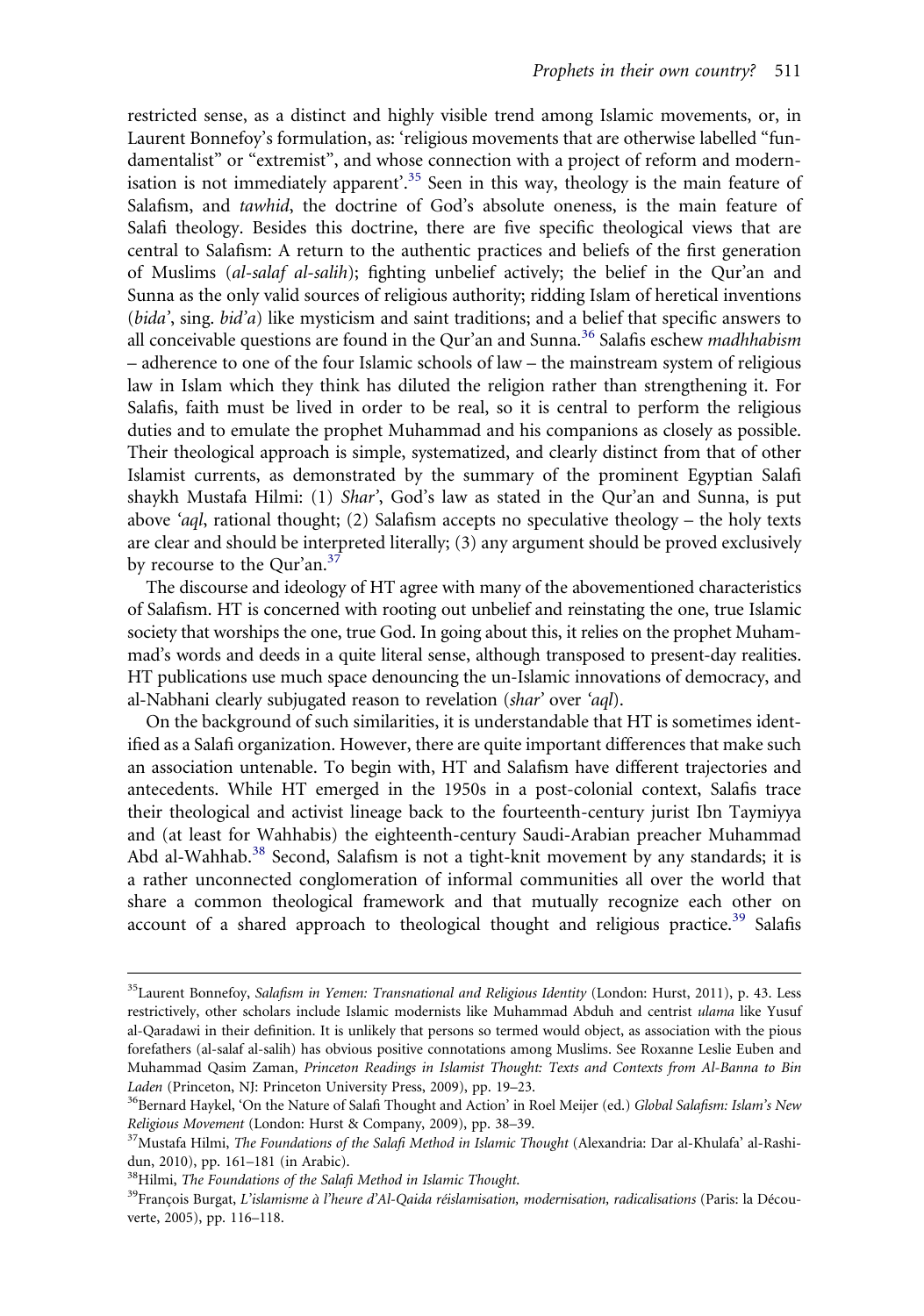place much emphasis on literal emulation of the prophet Muhammad and his companions, so that they have developed a distinct style of clothing (like ankle-length robes for men and the *niqab* for women) and greetings that set them apart from other Muslims and Islamists. At the same time, in local contexts the space is quite wide for disagreement within these parameters, as shown in post-2011 Egypt, where sharp disagreements erupted between Salafi activists and prominent preachers about the correct Salafi way of engaging with the new political situation. $40$  HT, by contrast, is a highly idiosyncratic, tightly organized and politically uniform party that originated in the 1950s and that still adheres to the writings of its founder al-Nabhani. And where Salafism has for the most part shunned politics (until recently in countries like Egypt, Kuwait, and Tunisia), HT was established as a political party having as its main aim the re-establishment of the caliphate, a political goal if ever there was one. Another difference on the ideological level is the view of the Shi'a. In Salafi discourse, the Shi'a are on a par with unbelievers because their reverence for the prophet Muhammad's family, in particular Ali and Husayn, render them idolaters in the Salafi view. Consequently, animosity against the Shi'a and therefore also against revolutionary Iran is strong among Salafis. HT, however, is not so concerned with the doctrinal differences. The Lebanese party branch met with the Iranian ambassador in 2011, and offered him a book written especially for the occasion. Rather than criticizing the Shiite foundations of the Islamic republic, the book criticized the policies of the Iranian government.<sup>41</sup> HT at one point also approached the late Ayatollah Khomeini to ask him to be caliph in a future pan-Islamic state. $42$ 

Salafi practices are also quite different from those of HT. The mode of activism in HT is restricted to study groups and political agitation in the form of interventions in debates, publication of leaflets and public marches to commemorate the caliphate. Salafi activism is at once less politicized and more varied. Study groups are just one aspect of Salafi activism. The most important part is their social engagement that is directed toward enjoining the good and forbidding the evil by being an example and spreading the Salafi message by way of proselytizing, or *da'wa*. To this end, Salafis involve themselves not only in religious education, but also take part in the social life of their neighbourhoods. They are often involved in welfare work for poor people, and act as brokers and intermediaries in disputes and quarrels.<sup>43</sup> They also carry their identity with them in an unobtrusive manner when conducting business, as a Salafi school owner the author met in the Ramallah area. His school catered mostly to Fatah members and did not spread the Salafi creed. However it had a religious name – Nur al-Huda (the light of guidance) – and the owner's appearance and style of clothing clearly identified him as Salafi. In Egypt, social welfare work is probably one of the main reasons why the Salafi gained almost one-fourth of the votes when it suddenly decided to enter parliamentary politics after the 2011 revolution.<sup>44</sup> The secretive and militant mode of activism favoured by HT does not permit this kind of open social engagement. Instead, HT focuses on indoctrination and, when members have attained a high enough level of knowledge, planned interventions in public spaces such as lectures, seminars and radio call-in programs.

<sup>&</sup>lt;sup>40</sup>Høigilt and Nome, 'Egyptian Salafism in Revolution'.<br><sup>41</sup>Hizb al-Tahrir Lebanon, *Hizb Al-Tahrir Lebanon's Book to His Excellency the Iranian Ambassador* (Beirut, 2011), [http://www.hizb-ut-tahrir.org/PDF/AR/ar\\_books\\_pdf/lb20110820-book-iran.pdf](http://www.hizb-ut-tahrir.org/PDF/AR/ar_books_pdf/lb20110820-book-iran.pdf) (in Arabic). Karagiannis also notes HT's more relaxed attitude to Shiism: Karagiannis, *Political Islam in Central Asia*, 54.<br><sup>42</sup> Karagiannis, *Political Islam in Central Asia*, 123.<br><sup>43</sup> Hroub, 'Salafi Formations in Palestine'.<br><sup>44</sup> As stated by acti

<sup>2012.</sup>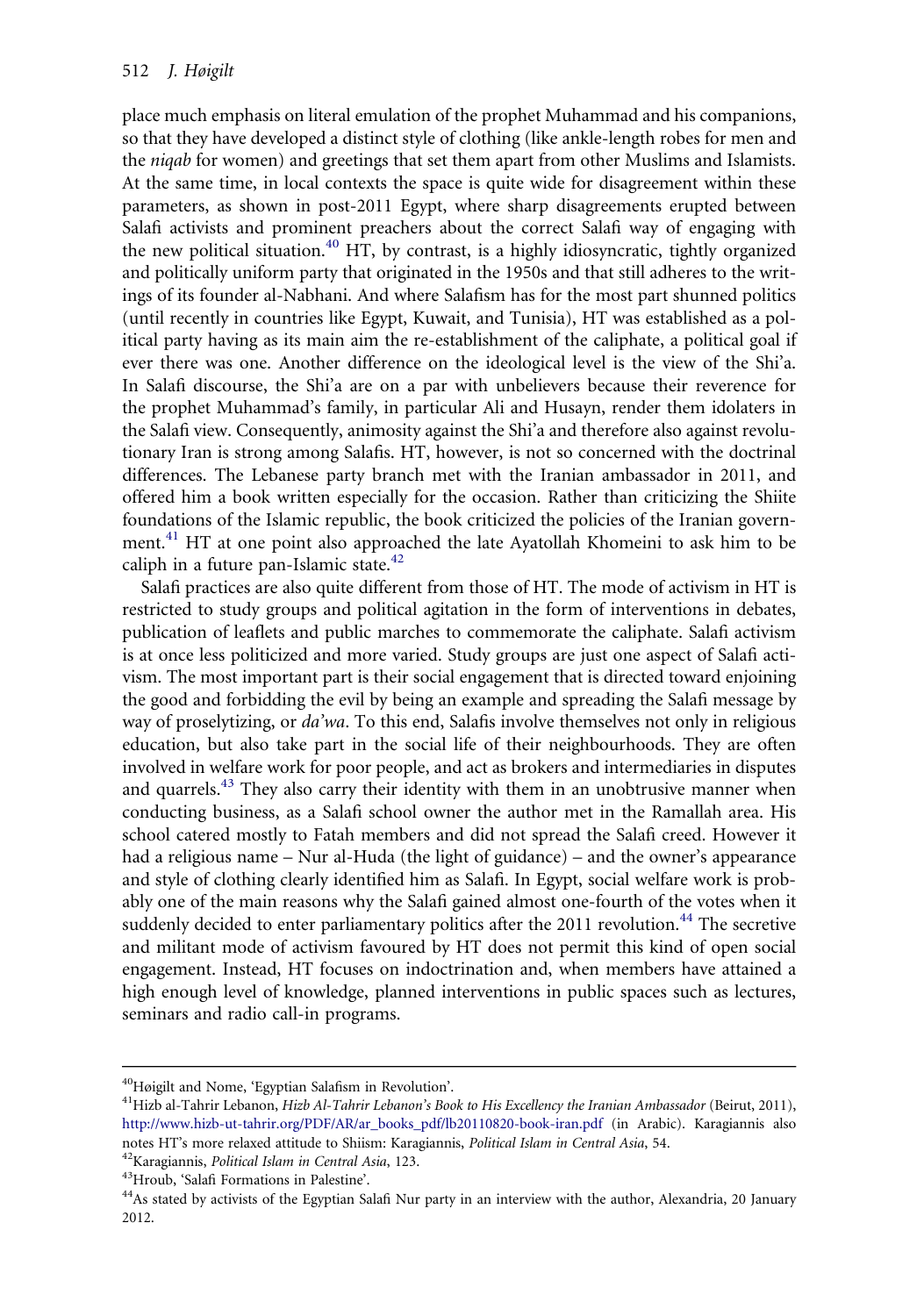A last point to mention concerns HT in relation to what is often called salafi-jihadism, the violent mode of activism that a minority of Salafi activists has embraced, not least in violent contexts such as Iraq, Syria and the Gaza strip. Apart from the doctrinal differences between HT and Salafism, a notable contrast between jihadism and HT is that the latter is committed to non-violence – until the caliphate is established, of course. As Taji-Farouki notes, al-Nabhani argued that the prophet Muhammad implemented his strategy of proselytizing exclusively through non-violent means, and that consequently, this should also apply to the activism of HT.<sup>45</sup>

In sum, the trajectory, ideology and practice of HT cannot meaningfully be described as Salafism in the way this term has come to denote a specific Islamic ideology and practice today. HT represents a narrower project than Salafism, describing itself as a political party and focusing on a concrete political goal. It is also a tight-knit and secretive organization, while Salafism is a loose trend comprising different views and practices within a general ideological framework. However, it is beyond question that HT draws on much of the same ideational content as Salafism, in terms of a black-and-white picture of what constitutes correct Islamic practices and beliefs and a literal reading of the Qur'an and Sunna.

As for HT's relation to the Muslim Brothers, of which the Palestinian Hamas is a prominent offshoot, there are also conceivable points of convergence. The Muslim Brothers in Egypt and its sister organizations in other Arab countries are explicitly political organizations that work towards islamization of society and the state. Like HT, the Muslim Brothers originated in the twentieth century and is informed by modern political thought.

However, as in the case of Salafism, the differences are more salient than the similarities. First, the Muslim Brothers was from the outset a social movement. Its aim was to recreate an Islamic social order for a modern society by interpreting the religious sources in new and fresh ways. The political project of establishing an Islamic political system was only part of the picture.<sup>46</sup> From the very beginning in 1928, its founder Hasan al-Banna established schools and a scout movement. The Brothers have always been engaged in social welfare, not least in relation to the middle class, and in Egypt the organization has dominated professional syndicates, such as the doctors' syndicate. The political activity of the Muslim Brothers is an important, but far from the only, aspect of the organization's *raison d'être*. This is equally clear in Palestine, where Hamas was founded by members of the Palestinian Muslim Brothers in 1987–1988. The roots of Hamas's popularity and importance in the OPT is the social and welfare activities that its founder Ahmad Yasin built up around the organization al-Mujamma' al-Islami in Gaza.<sup>47</sup> The creation and maintenance of a wide-reaching Islamic culture, expressed in football clubs and the Islamic university, is a central part of Hamas, <sup>48</sup> and it is loosely associated with a vast hinterland of Islamic associations and charities.<sup>49</sup>

<sup>&</sup>lt;sup>45</sup>Taji-Farouki, Fundamental Quest, p. 86.<br><sup>46</sup>Mitchell, *The Society of the Muslim Brothers*, pp. 235, 246.<br><sup>47</sup>Beverley Milton-Edwards and Stephen Farrell, *Hamas: The Islamic Resistance Movement* (Cambridge: Polity, 2010), pp. 39–45; Sarah Roy, Failing Peace: Gaza and the Palestinian-Israeli Conflict (London and New York: Pluto Press, 2007), pp. 160–191.<br><sup>48</sup>Michael Irving Jensen, *The Political Ideology of Hamas: A Grassroots Perspective* (London; New York: I.B. Tauris,

<sup>2009);</sup> Emanuel Schäublin, The West Bank Zakat Committees (1977–2009) in the Local Context, CCDP Working Paper (Geneva: The Graduate Institute of International and Development Studies, 2009); Emanuel Schäublin, Role and Governance of Islamic Charitable Institutions: Zakat-Based Social Welfare (1973–2011) in the Gaza Strip (Geneva: The Graduate Institute, Forthcoming).

 $49$ For an excellent account of the relations between Hamas and the Islamist social institutions, see Sara Roy, Hamas and Civil Society in Gaza: Engaging the Islamist Social Sector (Princeton, NJ and Oxford: Princeton University Press, 2011).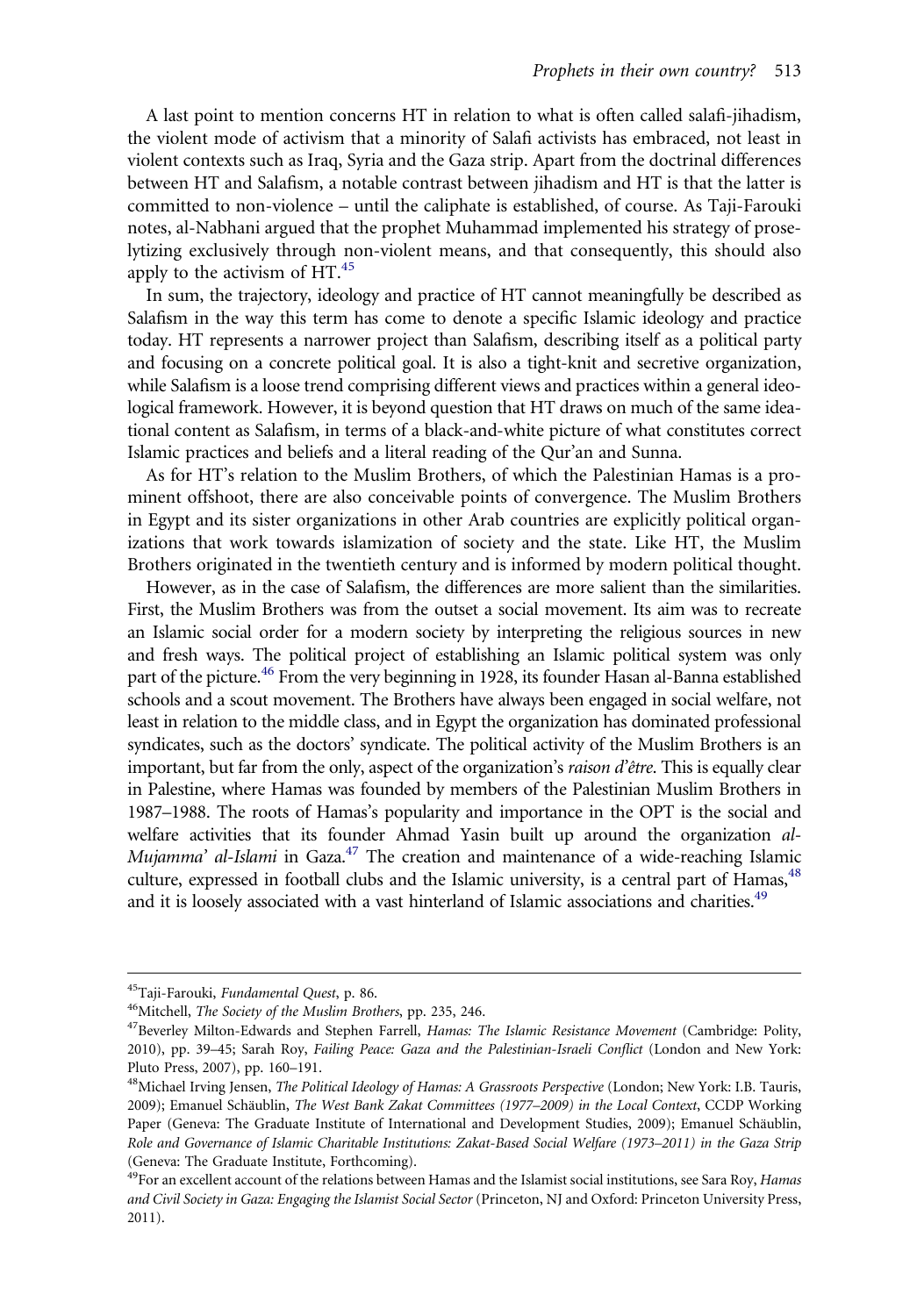Second, unlike HT the Muslim Brothers have never really been pan-Islamic, although there were attempts at creating a strong international coordinating body in the 1980s.<sup>50</sup> They, or organizations that stem from them, are important political forces in a number of Arab countries, like Egypt, Jordan, the OPT, Morocco and Tunisia. The national organizations work within the framework of the modern nation-state and have never challenged this framework. In fact, one may argue that they are nationalist organizations in some respects. This is true for the Muslim Brothers in Egypt, which tries to depict itself as a popular national movement.<sup>51</sup> It is even more true for Hamas, whose struggle for Palestinian liberation is clearly nationalist.<sup>52</sup>

The third and most obvious difference between Muslim Brothers-type organizations and HT is the pragmatism of the former and the rigidity of the latter. The Muslim Brothers never formulated a detailed blueprint for how their ideal society would look, but started by establishing grass-roots activism to improve society's morals and then created their path in a piecemeal fashion as they went along. The establishment of HT followed the opposite trajectory. Al-Nabhani worked out a comprehensive ideology and system of governance, and then set to work mobilizing for this vision to come true. His followers have remained true to his program and never compromised on any issue. In contrast, the Muslim Brothers have been characterized by their pragmatic considerations and resultant ideological changes for decades. Hamas is a salient example. Weighing the possible benefits of political participation in a system it viewed as corrupt against the purity of its ideological Charter issued in 1988, it opted for participation and left the Charter behind, although it has never officially cancelled it.<sup>53</sup> Hamas and the Muslim Brothers in Egypt have both embraced the discourse and (at least to some extent) practice of democracy, having invoked democratic principles when they stood up against oppression from the Mubarak regime or the PA in the case of Hamas.

#### HT's View on Palestine and the Resistance

Hamas and Salafi groups (of non-violent and violent nature) are visible social and political forces in OPT. Given their ideological and practical differences with HT, it is interesting to see how HT positions itself in relation to them in the Palestinian context, which is to a great extent defined by the struggle against Israeli occupation and the hostility between the various factions on the Palestinian scene.

HT has a well-developed website network, with a central website and websites for some of the local chapters, including the 'province' (wilaya) of Palestine. There is no particular attention to Palestine on the central website<sup>54</sup>; for example, during the Pillar of Defence operation in November 2012, when Israel bombarded Gaza for eight days and Hamas answered with rocket attacks, the website featured no stories or comments about it, while all international and regional media covered it intensely. Instead, the most prominent featured articles on the HT website were about Russia, Myanmar, Syria and Uzbekistan.

<sup>&</sup>lt;sup>50</sup>Alison Pargeter, The Muslim Brotherhood: The Burden of Tradition (London; Saint Paul, MN: Saqi Books, 2010), pp. 96–133.<br><sup>51</sup>As is clear from several statements it made during Egypt's political crisis in 2012 and 2013. See, for example,

<sup>&#</sup>x27;Joint Statement of the Muslim Brotherhood and the Freedom and Justice Party – 18 Apr 2012', [http://www.](http://www.ikhwanweb.com/article.php?id=29906) [ikhwanweb.com/article.php?id=29906](http://www.ikhwanweb.com/article.php?id=29906) (accessed 12 June 2014).<br><sup>52</sup>Shaul Mishal and Avraham Sela, *The Palestinian Hamas: Vision, Violence, and Coexistence* (New York: Columbia

University Press, 2006), pp. 41–46.<br><sup>53</sup>Paola Caridi, *Hamas: From Resistance to Government?* (Jerusalem: PASSIA, 2010), pp. 99–100. 54The website is found at [http://www.hizbuttahrir.org/.](http://www.hizbuttahrir.org/)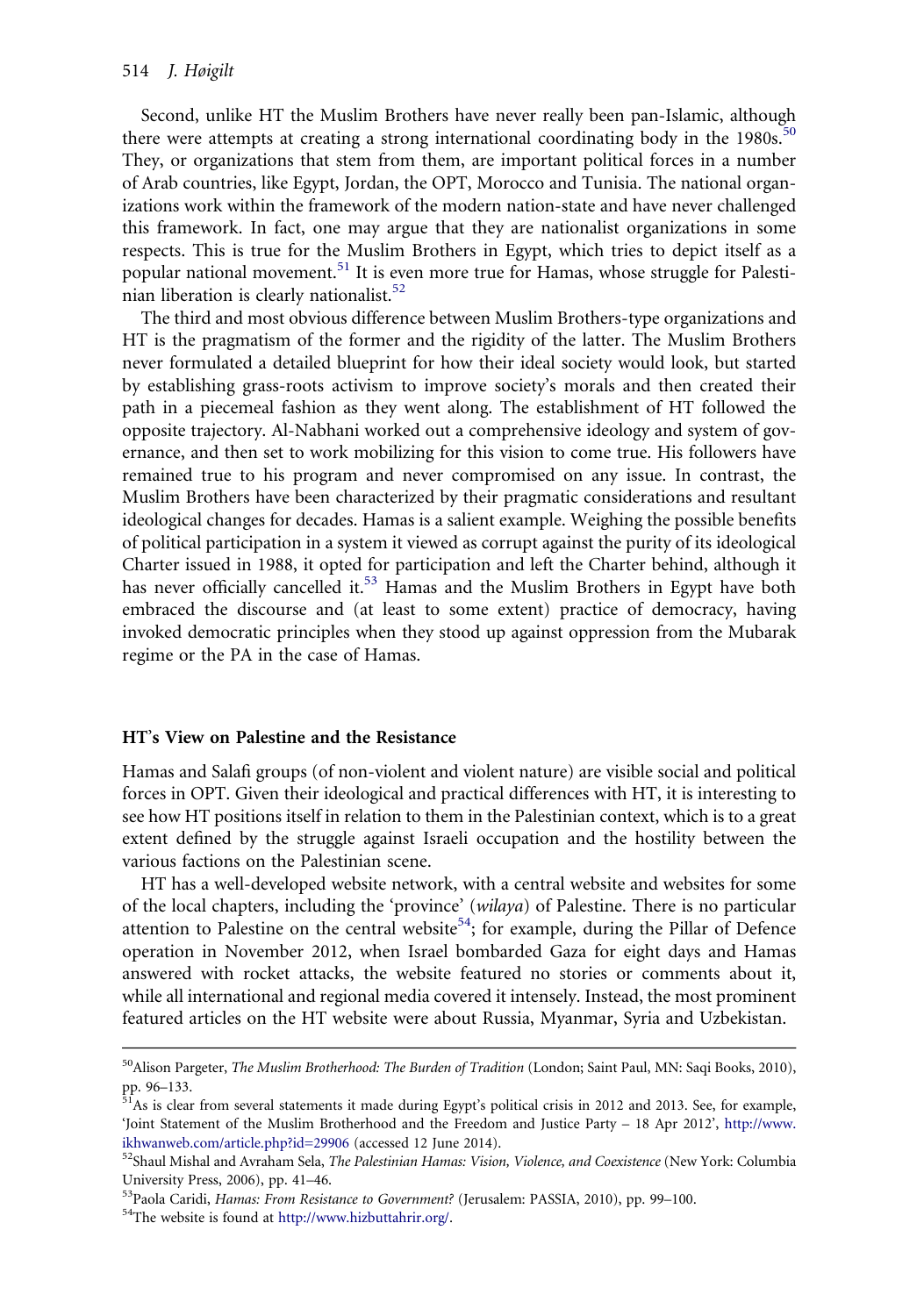Naturally, there is more attention given to Palestinian affairs on the website of the Palestinian chapter of HT, but even here, Palestine does not seem to be an important issue in itself. During Operation Pillar of Defence, several articles and comments were published on the website, but in general, news stories about Palestine appear only to the extent that they are directly related to HT activities or the big issue of the caliphate. There is no news about Israel's occupation policies or HT activism against occupation, and this seems to reflect the situation on the ground: HT does not organize or partake in demonstrations against the occupation or settlements. To the extent that local news is covered on the website, it is typically when HT members have made some intervention in a debate, as when a member of the student organization (The consciousness bloc) at Birzeit University tried to convince a seminar on media in the Arab Spring that the main aim of the popular protests in a number of Arab countries was to revive the caliphate.<sup>55</sup>

This is not to say that Palestine is trivial to HT. After all, al-Nabhani devoted a book to the issue in 1950, entitled Saving Palestine.<sup>56</sup> Interestingly, his vision for saving Palestine three years before he founded HT was by and large cast in secular, pan-Arab terms: the expressions 'the Arab nation' (al-umma al-'arabiyya) and the Arab people (al-sha'b al- 'arabi) figure prominently, while the notions of an Islamic nation and caliphate are less visible. But in keeping with the doctrine for HT which he later laid out, the strategy for saving Palestine in this book is very much a collective, long-term project seen in absolute terms. Palestine is one of many chapters in the Western history of imperialism, so the British are an enemy just as much as the Zionists; and there can be no partial liberation – the Jewish state must disappear altogether. In its later, Islamist formulation of the issue of Palestine, HT treats Palestine as a part of the larger picture of a war of civilizations between the West and Islam. In this picture Palestine is neither more nor less than a province in a future Islamic caliphate. It is of obvious symbolic importance, as the al-Aqsa mosque is considered to be Islam's third holiest site, but in practical terms it does not play any major role. In his strategic blueprint al-Takattul al-Hizbi (party formation) al-Nabhani did not even mention Palestine, but argued simply that the work for an Islamic state must start from the Arab Islamic world.<sup>57</sup>

Palestinian HT members stay true to this conception. During 2012, the director of HT's media office in Palestine, Mahir al-Ja'bari, published a series of 16 articles about the Palestine question in which he seeks to explain what has happened over the last 100 years and why. They were followed by two articles entitled 'The Plan for two Palestinian Authorities', treating the split between Hamas and Fatah from 2007. These articles provide an informative glimpse of HT's ideological rhetoric on the issue of Palestine and its positioning relative to other Palestinian actors.

In the introduction to the series, al-Ja'bari provides an instructive comment about the nature of the Palestinian issue as he views it. According to him, the series is intended to

contribute to reformulate [the issue of Palestine] in the Islamic nation's (umma) consciousness in terms of being a military issue with political aspects. It is the issue of the Islamic nation, not of a people or a group of factions that have acted within

<sup>55&</sup>lt;sup>y</sup>The Consciousness Bloc at Bir Zayt University Challenges the Attempts to Distort the Revolutions', Media Office of Hizb Al-Tahrir - Palestine, 2 November 2012, http://www.pal-tahrir.info/events111/5065- تالة الوعي في جامعة بيزريت تتصدى لمحاولة تشويه الثورات .<br><sup>56</sup>Taqi al-Din al-Nabhani, *Saving Palestine*, ed. Feras Salah Obeid (Unofficial copy published online on Scribd.com,

<sup>2011),</sup> <http://www.scribd.com/doc/> انقاذ-فلسطين/ in Arabic). 57Taqi al-Din al-Nabhani, *Party Structure* (Hizb al-Tahrir, 1953), p. 7, <http://arabic.hizbuttahrir.org/> (in Arabic).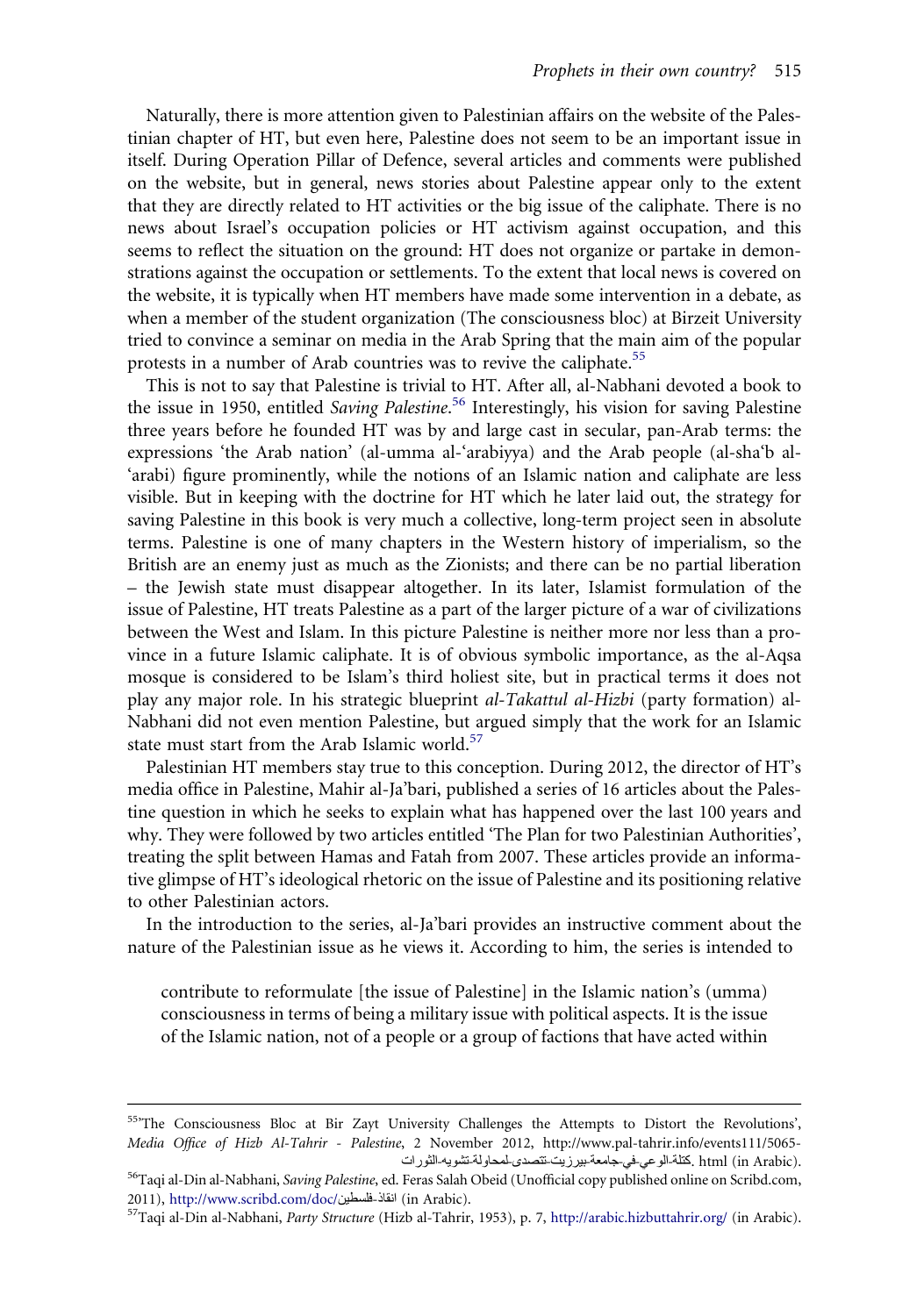#### 516 J. Høigilt

the sphere of the Arab regimes and the arenas of international relations, thereby distorting the fundamental concepts of this issue.<sup>58</sup>

Three positions can be deduced from this introduction to the article series. First, HT rejects the notion of Palestinian nationalism. In its view, the issue is not about a people, but about the Islamic nation. This places Palestine squarely within the struggle to revive the caliphate as a super-state for a revived and politically united *umma*. With this formulation, HT distances itself not only from the Palestinian national movement represented by the PLO, but also from the main Palestinian Islamist organization Hamas. Hamas regards itself and is viewed by others as an Islamist *and* nationalist liberation organization for which an Islamic state in Palestine is the ultimate aim, while for HT Palestine is just one of several Islamic provinces (wilayat) that should be liberated from non-Islamic domination. Second, and following from the first point, there is no room for different organizations, or factions, in the struggle to liberate Palestine. There should be only one, united force to direct the struggle, and that force is the revived caliphate. Third, by explicitly stating that the issue of Palestine is a military one, HT signals that it views the conflict as a zero-sum game. There is no room for negotiations; Israel must be defeated by force and obliterated as a state.

With this introduction, al-Ja'bari assumes a highly idealist position, and his chronology of the Palestine issue from the beginning of the twentieth century until today is a curious mix of idealist, unrealistic principles and a political analysis informed by political realism. Al-Ja'bari treats the resistance and the international plots surrounding Palestine with cynicism, showing how self-interest on the part of the various actors led to the dismal situation of today. At the same time, however, his articles betray a belief in simple and absolute political categories. The different players (Israel, the Arab regimes, the US, the UK, 'Europe') act according to long-standing, unchanging and grand strategic schemes. For example, according to al-Ja'bari the UK has since the 1930s worked toward making Israel a pluralist state that could act as a bridgehead for British interests in the Middle East. Similarly, the reworking of the Palestinian national curriculum in the late 1990s (a comprehensive process that came about because the Palestinians wanted their own curriculum instead of the Egyptian/Jordanian one they had inherited) is interpreted as merely a step in the grand scheme of naturalization  $(tatbi')$  with Israel and the relinquishment of the liberation struggle – in a word, as part of the betrayal of the Arab-Islamic struggle against Israel.<sup>59</sup>

In al-Ja'bari's world there is no room for pragmatic change and accommodation, or for ad hoc solutions to complex and acute problems that may suddenly emerge in international diplomacy. Everything is well-ordered and planned, and the world is painted in black and white.

This attitude also informs his position toward Fatah and Hamas, the main political actors on the Palestinian scene. In the two articles entitled 'The Plan for Two Palestinian Authorities' he condemns Fatah and criticizes Hamas.<sup>60</sup> His condemnation of Fatah of course

<sup>58</sup>Mahir al-Ja'bari, 'The Issue of Palestine, Part 1: Palestine Is a Pre-historic Land, and Its Geography before Sykes-Picot', 2 January 2012, http://www.pal-tahrir.info/articles1/8-

تلالات -1- نظسطون -1- نظسطون -1- نيطو -1- نيطو -1- نيطو -1- نيطو -1- نيطو -1- نياسطون -1- نظسطون -1- نفسطون -<br><sup>59</sup>Mahir al-Ja'bari, 'The Palestine Question: The Outbreak of the Security Scheme and the Onset of the March towards Naturalization' (article distributed by HT-affiliated email lists on 21 May 2012).<br><sup>60</sup>Mahir al-Ja'bari, 'The Plan for Two Palestinian Authorities, Part 1: The Entrance of New Players', المكت

مقالات /5074-مشروع-السلطنين -1-دخول-اللاحون--8/lovember 2012, http://www.pal-tahrir.info/articles1/8 ددجلا .html; Mahir al-Ja'bari, 'The Plan for Two Palestinian Authorities, Part 2: Blood Ties and Political مقالات/5088-مشروعـ السلطنينـالفلسطينينينـــ 2-الالتحامـ-18/Eissure', 5 November 2012, http://www.pal-tahrir.info/articles1 .html الدمويـوالانشطار -السلطويـ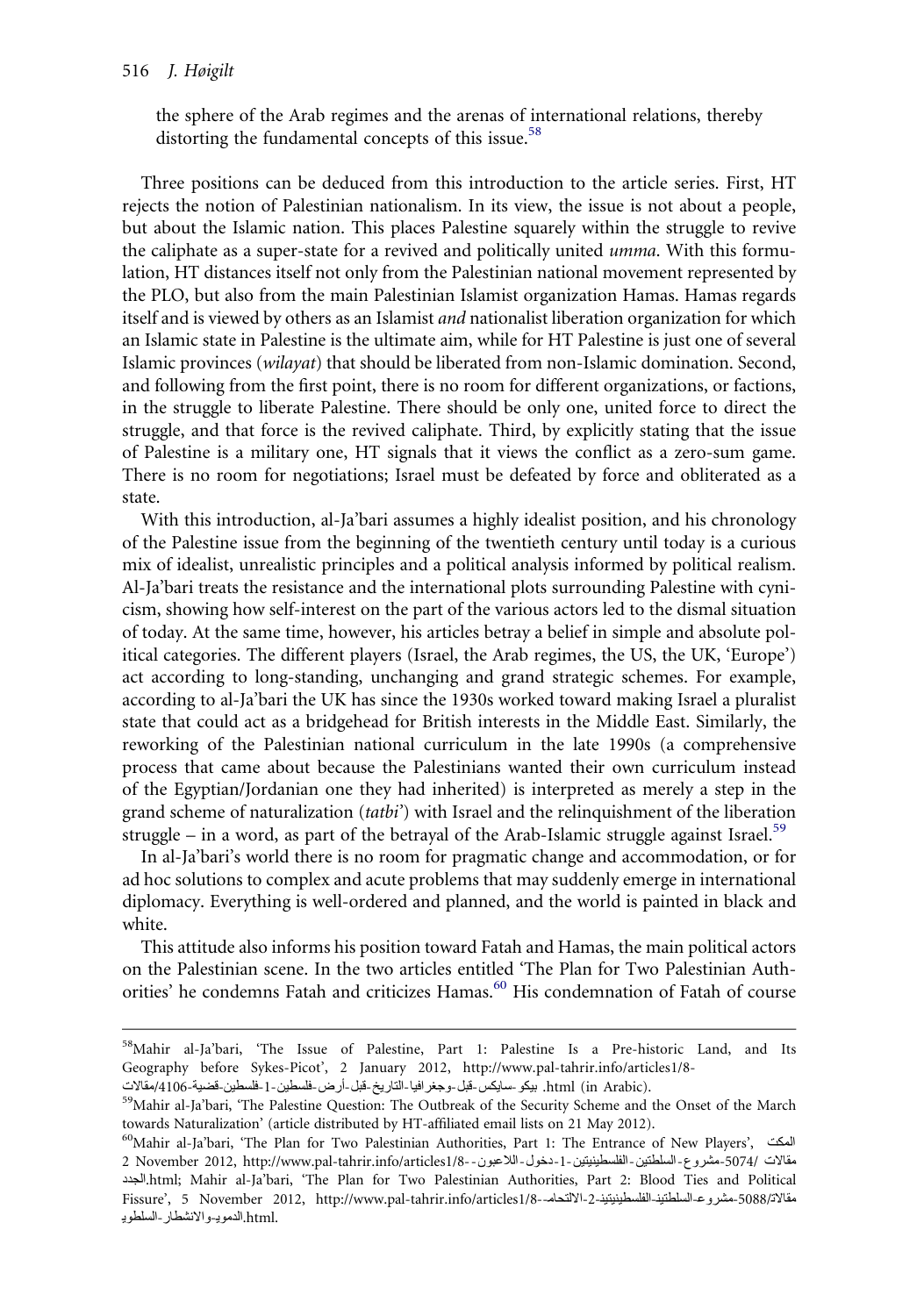comes as no surprise: Not only is Fatah a secular nationalist organization, but under Arafat and Abbas it has changed its policy from fighting occupation with arms and refusing to acknowledge Israel to ending the resistance struggle, accepting a statelet and uneven negotiations and cooperating with Israel on security matters. Al-Ja'bari refers to Mahmoud Abbas as the 'Karzai of Palestine', implying that he has traded the interests of his people for his own well-being and prestige.

The criticism of Hamas is interesting because it is clear that HT is sympathetic to at least parts of Hamas's program and policies. Al-Ja'bari commends the military wing of Hamas, the Izz al-Din al-Qassam brigades, for their self-sacrifice and eagerness to die as martyrs, and he repeatedly and approvingly mentions Abd al-Aziz al-Rantisi, the Hamas leader who opposed participation in Palestinian elections in 1996 and was assassinated by Israel in 2004. However, he sharply criticizes Hamas's decision to participate in elections in 2006, which he considers an ideological sell-out in the interests of short-term political gains. As with all other issues, this one is also part of a big scheme: The West wanted Hamas to participate in order to draw Islam into the dirty game of politics, with the wider aim of winning the war of ideas between Islam and the West. He acidly comments on Hamas's ascension to power after 2006, saying that it 'enabled America to continue its efforts to implicate Islamic symbols in its dirty plan [of dominating the region] through the game of democracy'.<sup>61</sup> In a YouTube video posted in 2012 al-Ja'bari extends his criticism of Hamas, arguing that they have no real plan for liberating Palestine. In fact, Hamas and Fatah are in a sense in cahoots with each other: Both want self-rule in which they dominate. Al-Ja'bari advises Hamas not to negotiate with Mahmoud Abbas at all, as he is a person who 'held secret negotiations with the Jews since the 1970s'. He further cites the radical Islamist ideologue Sayyid Qutb to the effect that Islam and jahiliyya are two currents that will never meet, using this quote as an argument for the futility of participating in elections, like Hamas has chosen to do.<sup>62</sup>

The animosity is mutual. Hamas members are not at all sympathetic to HT and its positions. One Hamas PLC member criticizes HT for having a narrow and weak ideology, and states that it is popular only among people who are lacking in resistance spirit. He does not view HT as a threat to Hamas, but rather as an annoying political presence.<sup>63</sup>

As for Salafism, HT dismisses it as a liberating force. Salafism has for the most part been politically quietist – it is only recently that this trend entered party politics. Salafis have been content to work within the framework of existing Middle Eastern states and in HT's eyes they are therefore part of the un-Islamic systems they should work to overthrow. Specifically, HT criticizes harshly the Salafi prioritization of stability over potential political chaos and religious strife ( $f_{ttna}$ ).<sup>64</sup> When Salafi organizations have entered politics in order to influence the political system, HT has appeared distinctly unimpressed. Shortly after the electoral victory of the Egyptian Salafi party Hizb al-Nur after the 2011 revolution, for example, HT issued a statement where they sharply criticized Egypt's Salafis. According to HT, the Salafis ignored their own principles by participating in a democratic system, and they committed the unacceptable error of meeting with American diplomats. Referring to the classic Salafi principle of al-wala wa-l-bara (the obligation to express love for God and enmity against falsehood) HT asks sarcastically: 'Where has the doctrine of al-wala wa-l-bara gone, for whose sake the Salafi current has always fought its

<sup>&</sup>lt;sup>61</sup>al-Ja'bari, 'The Plan for Two Palestinian Authorities, Part 1'.<br><sup>62</sup>Mahir Al-Ja'bari: The Liberation of Palestine Does Not Come through the Government of the [Palestinian] Authority,

<sup>2012,</sup> [http://www.youtube.com/watch?v=DgbKmBJnf\\_g&feature=youtube\\_gdata\\_player.](http://www.youtube.com/watch?v=DgbKmBJnf_g&feature=youtube_gdata_player)<br><sup>63</sup>Author's interview with Hamas PLC member Muhammad Totah, Jerusalem, 25 November 2010.<br><sup>64</sup>Hizb al-Tahrir, *Al-Wa'iy*, 22:113–114.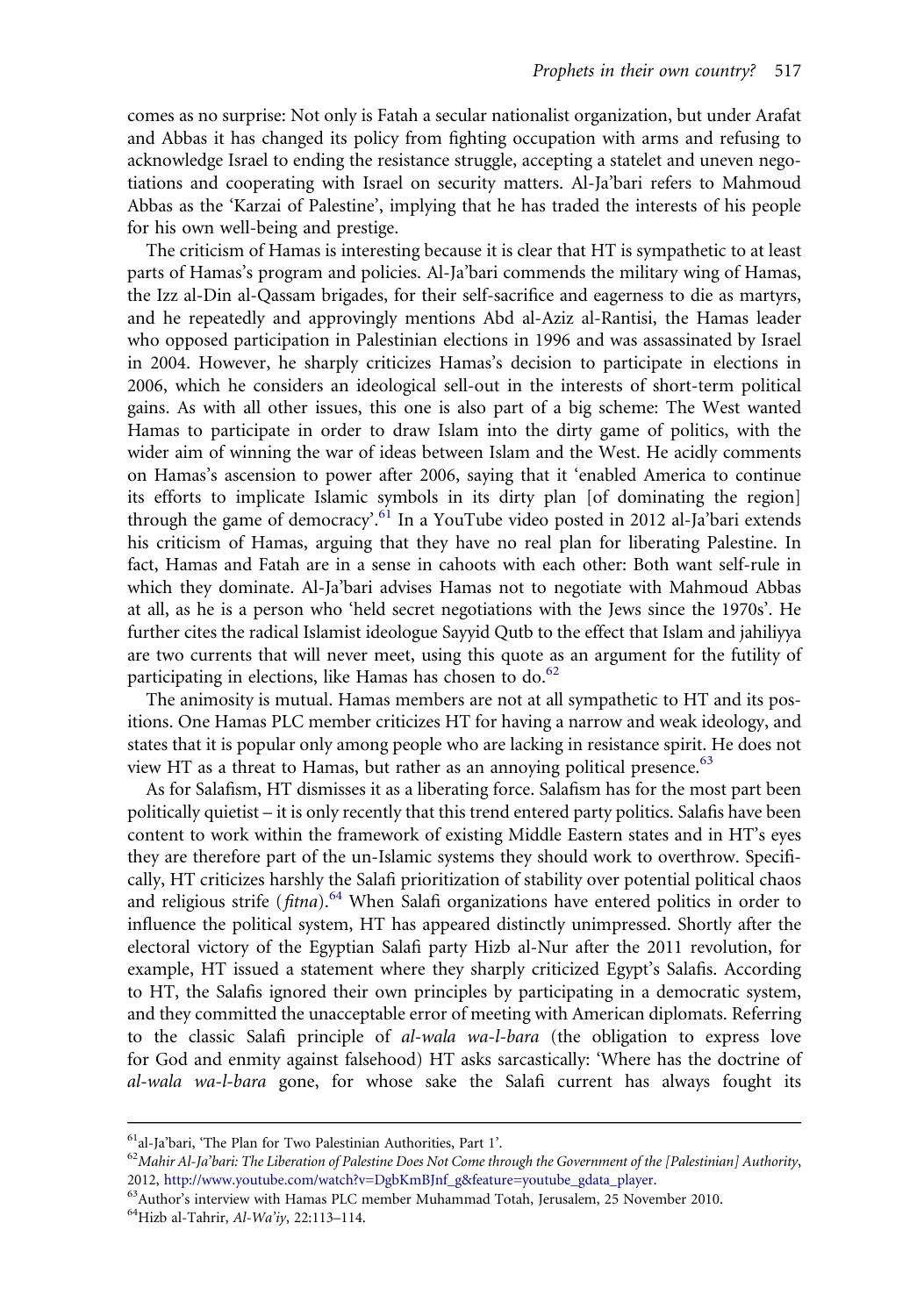opponents?'<sup>65</sup> HT publications also clearly distance the party from jihadi Salafis, on account of HT's principled non-violent stance.<sup>66</sup>

#### HT's Influence in Palestine

HT's self-imposed ideological rigidity and its relentless criticism of everybody who does not share its views have made it an isolated political and religious actor in the Palestinian context. In the absence of any likely allies, the question is whether HT by itself is able to influence Palestinian society and politics.

The answer seems to be a qualified 'no'. Politically, there is little awareness of HT among ordinary Palestinians, and very few support the party. When asking about it, this author often experienced that Palestinian political activists were puzzled that anyone should have an interest in an organization they regarded as an irrelevant and eccentric one in the Palestinian context. In a nationwide poll carried out by the research organization Fafo in 2011, only 2 per cent of the 1545 respondents regarded HT as the most representative Islamist political party for the current Islamic situation in Palestine. The corresponding figures for Hamas and Islamic Jihad were 27 and 8 per cent, respectively (interestingly, 60 per cent did not regard any of the Islamic organizations in Palestine as representative of the Islamic situation!).<sup>67</sup> Socially speaking, HT may have some influence in the sense that it supports conservative values and seeks to halt the work of youth and cultural organizations that engage in 'liberal' practices such as music education and mixed-gender workshops. This certainly seems to be the case in Hebron, where the organization has its stronghold, but it is unclear whether it exerts any noticeable influence on the social scene in other Palestinian towns and cities.

It certainly claims that it does so. HT Palestine has published numerous videos of its activities, and issues a press statement every time some of its adherents have done anything in public. In June 2012, for example, on the occasion of the 91st anniversary of the abolishment of the caliphate, the party published a YouTube video of its members in Gaza visiting shops and public places to convince people about their cause. These occasions are reminiscent of the activism of Jehova's Witnesses and Mormon missionaries in Europe and the Unites States: HT members visit shops in pairs, wearing white caps with the party's logo, and one member talks while the other listens and supports him.<sup>68</sup> Even from HT's own video, the activists do not seem to meet with much success.

At the same time, it remains a fact that HT has been able to gather sizeable numbers of people in the West Bank for commemorations of the abolishment of the caliphate. In the absence of evidence that HT has any real influence on Palestinian politics, this fact perhaps suggests that the nature of HT in the Palestinian context is *parasitic*: It thrives on people's dissatisfaction with the existing political alternatives. The big turnout for its marches has come after the split between Fatah and Hamas in 2007, a split that was devastating for

<sup>&</sup>lt;sup>65</sup>'News and Comment: The New Islamists - Are They Really New Secularists?!' Media Office of Hizb Al-Tahrir - Palestine, 10 February 2012, http://www.pal-tahrir.info/hizb-world//4156-?-خبر -وتطليقـالإسلاميونــالجند-هلــهمــ علملنيونــجند-21.<br><sup>66</sup>Rida Belhaj: Dr. al-Marzuqi Was Wrong When Speaking About the Sharia in a Provocative Way

Between Hizb al-Tahrir and the Salafi Current', Media Office of Hizb al-Tahrir - Palestine, 2 March 2012, http:// رضا بلحاج النكتور -المرز وقيـ أخطأ -بحديثهـ عذالشر يعة بطريقة مستفز ة- و-نخلطه بينـ حزب التحرير -و -- www.pal-tahrir.info/hizb-world/4233

ياللتيلر -السلغيل.html.<br><sup>67</sup>Jing Liu, Åge A. Tiltnes, and Jon Pedersen, S*urveying Palestinian Opinion. Results from an Opinion Poll in the West* Bank and Gaza Strip February 2011 (Oslo: Fafo, 2011), p. 125, [http://www.fafo.no/ais/middeast/opt/opinionpolls/](http://www.fafo.no/ais/middeast/opt/opinionpolls/palestinian_opinions_2011/10131.pdf)

[palestinian\\_opinions\\_2011/10131.pdf.](http://www.fafo.no/ais/middeast/opt/opinionpolls/palestinian_opinions_2011/10131.pdf)<br><sup>68</sup>Hizb Al-Tahrir's Youth Visit Gaza's Markets to Remind People about the Caliphate, 2012, [http://www.youtube.](http://www.youtube.com/watch?v=2KqQ92DtPkE&feature=youtube_gdata_player) [com/watch?v=2KqQ92DtPkE&feature=youtube\\_gdata\\_player.](http://www.youtube.com/watch?v=2KqQ92DtPkE&feature=youtube_gdata_player)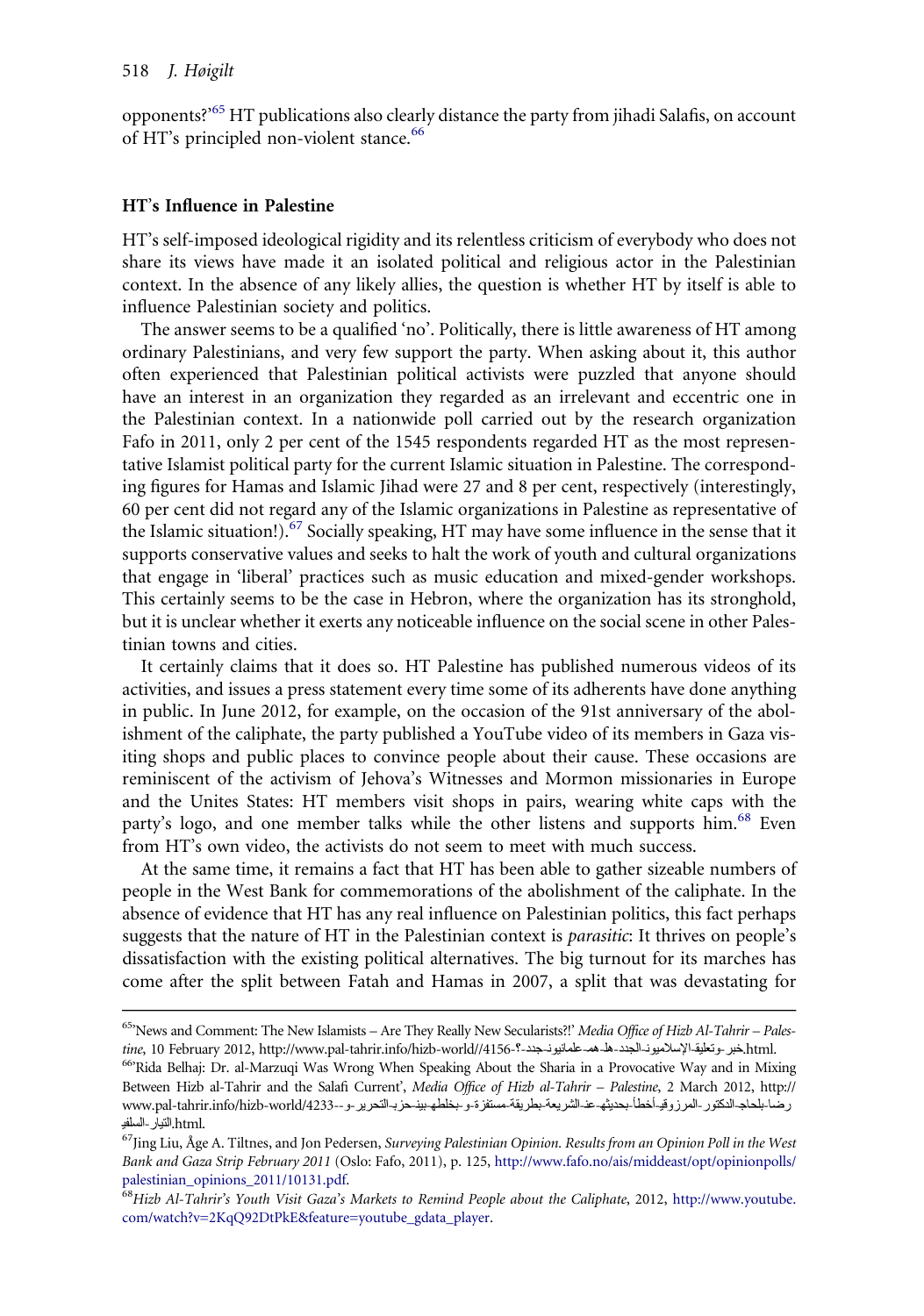the Palestinian national struggle and is very unpopular among ordinary Palestinians. In this context, by doing something else, and something which provides an alternative to the courses of both Fatah and Hamas, HT can gather support for its marches as a form of protest against the existing establishment. This hypothesis would resolve the tension between the low level of support in the 2011 poll cited above and local Palestinian news reports that talk about thousands of people participating in HT rallies: Such rallies provide an opportunity for people to voice their dissatisfaction with the Palestinian authorities, without necessarily subscribing to HT ideology.

However, the uncompromising alternative discourse of HT has never translated into political action on the ground, other than these commemorative marches. The combination of its lack of any social welfare activism, absence of political initiatives and rigid ideological scheme is a likely reason that HT has not grown into a political player to be reckoned with in the Palestinian context. And in contrast to its role in secularized or Muslim-minority countries like the UK, Denmark and Uzbekistan, in Palestine it is only one among several Islamist actors and cannot tempt young people simply by offering them a way to realize their Muslim identity.

This survey of HT's influence and function in the Palestinian context provides a corrective to much recent research on HT which associates it with al-Qa'ida, to which it is accused of providing a 'conveyor belt' of violent Islamic extremists. The idea here is that young HT activists will eventually turn to violent Islamic activism, which purportedly shares the basic ideational framework with HT. If this were true one would expect to see young Palestinian HT activists turn to the jihadi Salafi groups or Hamas's armed wing al-Qassam's brigades; there is no lack of violent Islamist organizations in the Palestinian context. Hard facts about such mobility are naturally very hard to obtain and verify, but based on the available indicators, no 'conveyor belt' effect seems to exist in the Palestinian context. The Palestinian Salafi jihadi groups have grown up in the Gaza strip, where HT has only a negligible presence. The West Bank, where HT is much more visible, has not seen the rise of such extremist groups. Furthermore, HT is criticized and to some extent despised by other West Bank activists, religious as well as secular, exactly because it discourages any resistance activity. It may be argued that individuals within HT get disillusioned by the party's lack of direct political activism and therefore turn to radical groups that act on their radical program, but that reasoning begs the question of why those individuals would have joined HT in the first place. Its eschewal of direct activism is well known, and its indoctrination process is thorough. The research presented here therefore supports Karagianni's more cautious position that it is HT's principled and ideological stance on violence that has kept it from turning violent.<sup>69</sup> Waiting for a legitimate authority to declare *jihad*, it has eschewed the use of violence for 55 years and there is no indication it will change its policy either in Palestine or elsewhere.

#### Conclusion

The analysis of HT in the Palestinian context clearly shows that the party must be distinguished analytically from other Islamist currents. It also shows that the combination of HT's rigid ideology and the Muslim-majority context of Palestine leads to the marginalization of the party as a political actor. As argued by previous studies, ideology is of overriding importance for the rhetoric and practices of the party. The current discourse of HT in Palestine follows the lines laid down by its founder Taqi al-Din al-Nabhani to the letter.